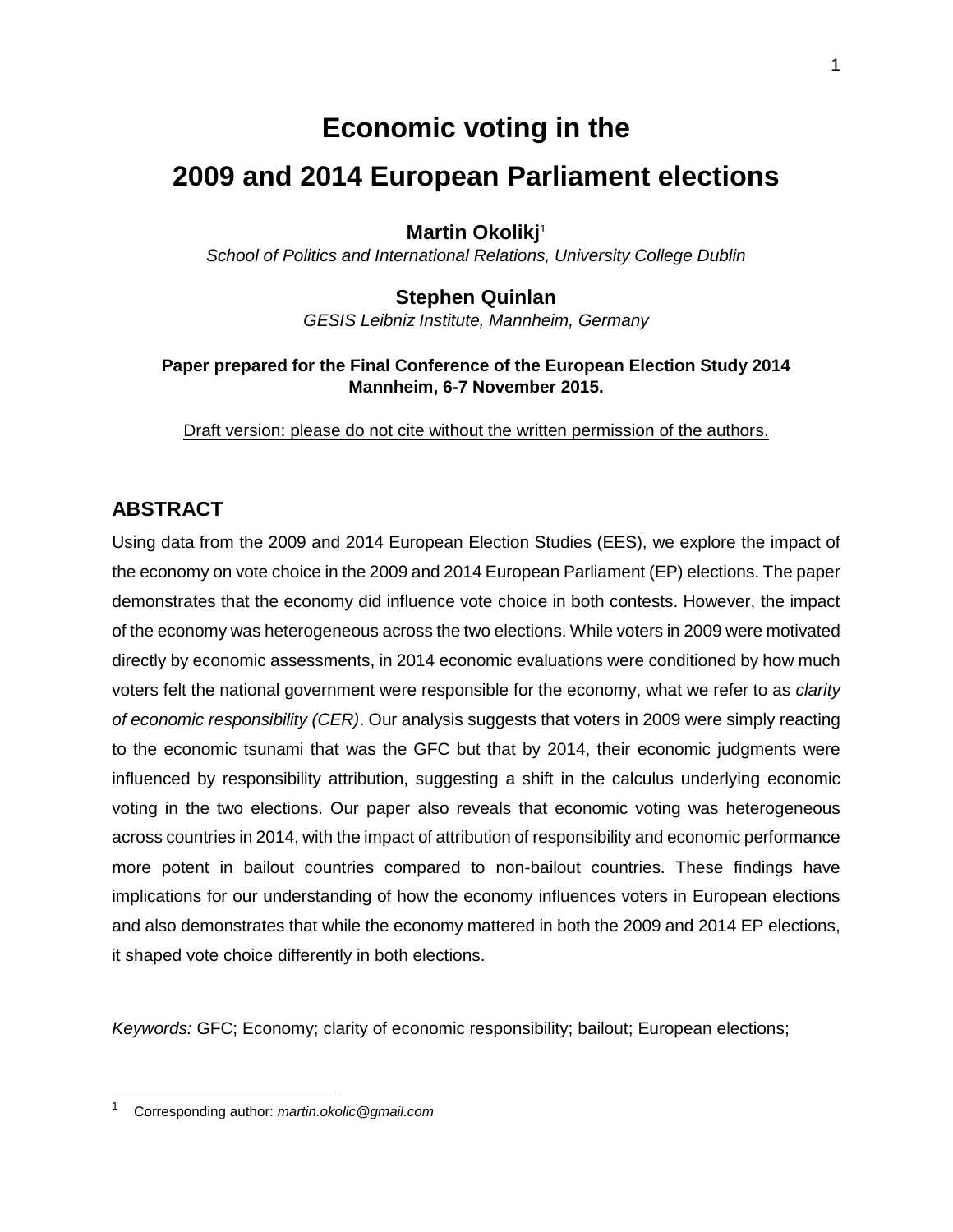## **1. INTRODUCTION**

This study focuses on economic voting in the 2009 and 2014 European Parliament (EP) elections. The period between 2008 and 2014 saw the advanced industrial world face its greatest economic challenge since the Great Depression of the late 1920s. The Global Financial Crisis (GFC), triggered by the subprime mortgage crisis in the United States in 2007, saw unemployment across the EU rise from an average of 7% in 2008 to 13% by mid-2013 (Trading Economics, n.d.), GDP fall, a series of banks come close to collapse forcing national and EU institutions to step in and preserve them, national deficits spiral, and the true indebtedness of many EU members become evident. This led to serious concerns over the ability of the Euro currency to survive (e.g.: BBC News, 2011; The Guardian, 2013) as some countries came close to economic collapse. Eight member states (Romania, Latvia, Hungary, Ireland, Greece, Portugal, Cyprus, and Spain) were forced to seek so-called 'bailouts' between 2008 and 2013, where international institutions such as the IMF and the EU provided finances to these countries to allow them to keep their ships of state afloat.

Most member state governments, willingly or not, responded to the GFC by implementing austere economic policies, which involved salary cuts and reduced public services as EU member states. Simultaneously, significant swathes of citizens took to the streets in protest against the GFC and the means by which governments and other international institutions were handling the Crisis. Demonstrations were particularly common in countries in receipt of 'bailouts'. This dissatisfaction saw many governments in power at the time the GFC hit ejected from office (LeDuc & Pammett, 2013), new political movements (such as *Syriza* in Greece, *Podemos* in Spain and the *Alternative für Deutschland* in Germany), and an increasing sentiment of malaise with the political establishment grip large segments of the European population. All of these developments were triggered by the GFC and have ensured that the economy has been the dominant preoccupation of both citizens and governments alike over the past seven years. Accordingly, we can expect economics to have been at the forefront of citizens minds when going to the ballot box during this period.

Previous studies have established the potency of economic evaluations on vote choice (e.g.: Dassonneville & Lewis-Beck, 2014; Duch & Stevenson 2008; Lewis-Beck & Stegmaier, 2000, 2013; Lewis-Beck & Paldam, 2000) with economic voting more likely to take hold during times of so-called economic crisis (Dassonneville & Lewis-Beck, 2014; Singer 2011) and the economy has been front and centre in the recent national elections of countries affected particularly adversely by the GFC (e.g.: Lewis-Beck & Nadeau, 2012; Marsh & Mikhaylov, 2012). Perhaps we should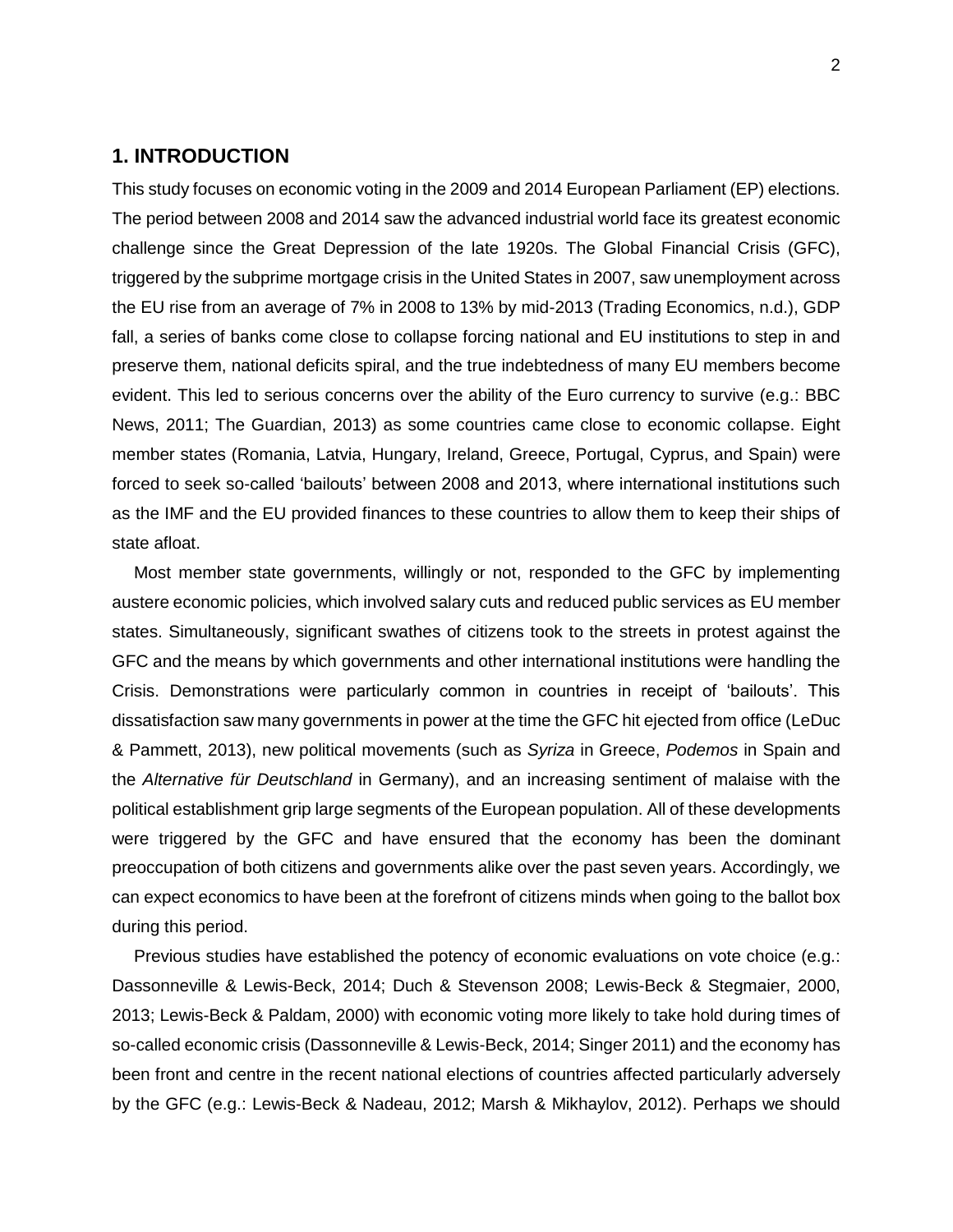not be surprised by its strong influence considering that valence issues are coming to the fore, and have been shown to be a crucial component in explaining vote choice cross-nationally (Clarke, Sanders, Stewart, & Whiteley, 2004, 2009; Clarke & Whitten, 2013). Couple this with declining party attachment cross-nationally over the past two decades (e.g.: Dalton, 2006; Schmitt, 2003), with some evidence suggesting the economy influences vote choice more when partisanship is low (Kayser & Wleizen, 2011), there is strong merit to expect economic assessments to condition voter behaviour.

While economic motivations have been shown to influence attitudes towards European integration (e.g.: (C. J. Anderson & Reichert, 1995; Gabel, 1998; Tucker, Pacek, & Berinsky, 2002), their influence on vote choice in European Parliament (EP) elections have been explored to a lesser extent. Traditionally, EP elections have been considered 'second-order', with voter behaviour being conditioned by their attitudes to the incumbent government (Hix & Marsh, 2011; Marsh, 1998; Reif & Schmitt, 1980; Schmitt, 2005). More recently, there has been an appreciation that other concerns motivate voters in EP contests including attitudes to European integration and citizens' levels of political knowledge (e.g.: DeVries, van der Brug, van Egmond, & van der Eijk, 2011; Hobolt & Spoon, 2012; Hobolt, Spoon, & Tilley, 2009). We suggest that economic assessments also have an influential effect. That is not to say that economics has been entirely ignored until now – rather they have mostly been considered within the 'second-order' conception of these elections. Our starting point however is that the economy has a direct impact on vote choice in EP elections, especially in the two most recent contests. We base our assumption on the fact the GFC illustrated the extent to which member state economics were intractably interlinked. Couple this with the aspects of economic policy that have already been delegated to the European level, particularly among the 19 Eurozone members, along with the fact that the 2009 and 2014 EP elections took place during a period of profound economic turbulence, there is strong cause to suspect a direct link between economic evaluations and vote choice.

In line with previous scholarship that has highlighted the importance of context in terms of understanding the impact of the economy on vote choice (e.g.: Anderson 2000; Tilley, Garry, & Bold 2008; Singer 2011), we suggest that the impact of economy on voter behaviour in EP elections is conditional both on time and space. Specifically, we argue that the impact of economy is heterogeneous across both the 2009 and 2014 elections and across countries, the latter heterogeneity depending on individuals' assessments of national governments responsibility for the performance of the national economy, what we refer to as *clarity of economic responsibility.*  Unlike previous studies which have noted that economic evaluations vary depending on institutional configurations, the *clarity of political responsibility* hypothesis (e.g.: Anderson, 2000;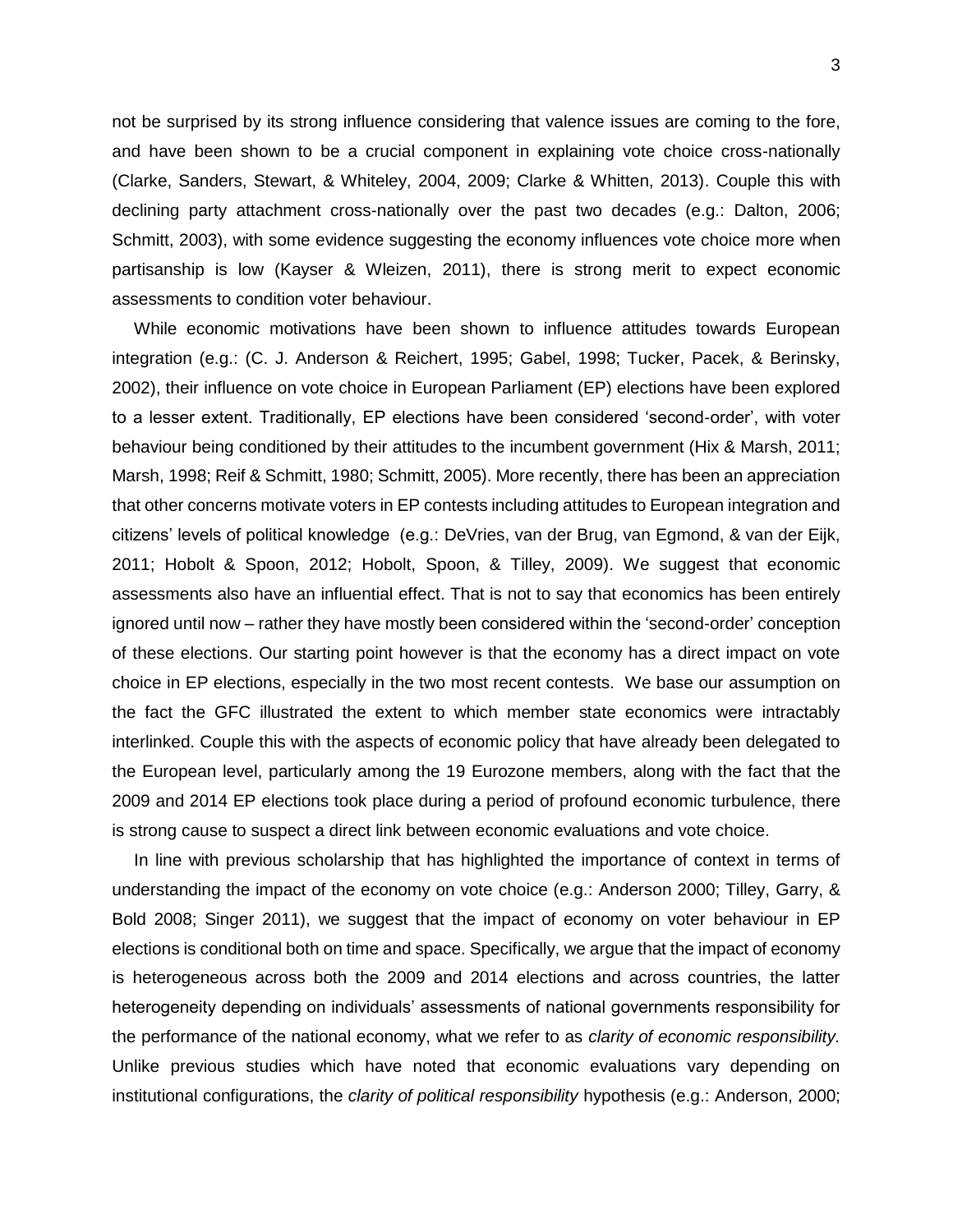Hellwig & Samuels, 2007; Powell Jnr. & Whitten, 1993), we focus on individual perceptions (as opposed to aggregate level measures) and on where citizens perceive economic responsibility to lie. In the vein of Sanders (2000), our supposition is that voters' perception of who is responsible for the economy, rather than the reality of who might be responsible, is what will condition voter choice.

Our analysis goes beyond analysis of one election and instead explores the effect of the economy in the 2009 and 2014 EP elections simultaneously. This strategy allows us to investigate whether the impact of the economy on vote choices varies across both time and context. Our contention is that voters in the 2009 EP elections were strongly motivated by the economy directly, considering that at the time of the elections, the GFC was just taking root and the 2009 elections offered the first opportunity for many citizens to have their say at the ballot box. However, we posit that the economy influenced voters differently in 2014 and that assessments of the economy at this point were conditioned by how much citizens held their government responsible for the economic performance – in other words: the economic voter calculus altered between 2009 and 2014 from one of voting purely on the basis of the economy in 2009 to factoring in government handling of it by 2014. We also expect that the impact of the economy and assessments of government responsibility for it will differ across countries on the basis of whether a state had received an external bailout or not in the preceding six years. The reasoning is simple – these two sets of countries had very different experiences of the GFC, with bailout countries subject to particularly stringent austerity policies being overseen by external institutions, while non-bailout countries were less constrained and faced less austere policies. Consequently, we posit that in countries in receipt of a bailout, citizens' economic calculus will be more focused on assessing the government's performance on the economy and thus we expect the conditional effect of economic responsibility and assessments of the economy to be more potent in these countries. Our focus on countries that have received external assistance from the EU over the past six years is relatively novel as most existing research has tended to focus on the so-called PIGS of Southern Europe (e.g.: Lewis-Beck & Nadeau, 2012). Instead our case selection is broader and includes countries like Hungary, Ireland, Latvia, and Romania as these countries too were beset by substantial economic woes arising out the of the GFC.

Using a series of multivariate models based on data from the 2009 and 2014 European Election Study (EES), our expectations are largely borne out. The results demonstrate that the 2009 and 2014 elections had important differences between them. It adds to the large literature demonstrating that the economy matters in elections, even so-called 'second-order' ones. However, we have shown that its influence in the same type of election varies across both time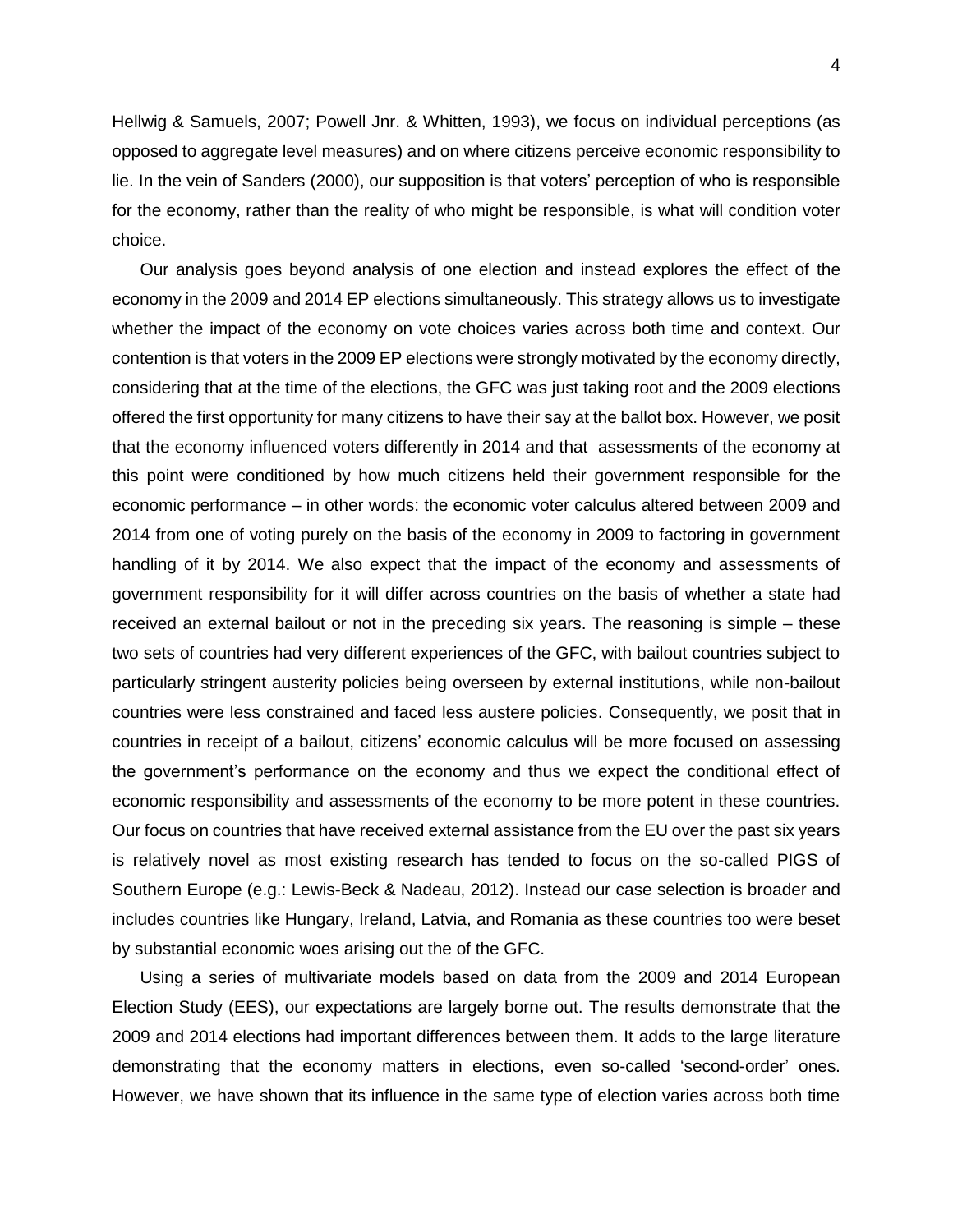and context, illustrating that its important to account for this heterogeneity in understanding the influence of the economy on voting. Perhaps more interesting, our results demonstrate that attribution of economic responsibility to the government is an important element that needs to be factored into economic voting analyses. Our analysis also suggests that while EP policymakers worked hard to ensure that the 2014 EP elections took on a distinctly more European feel, our results indicate that a substantial swathe of voters were motivated by a national level variable, namely the state of the country's economy and the government's handling of that, illustrating that EP elections retain a large degree of a second-order flavour.

Our article proceeds as follows: we begin by exploring economic voting more generally before making our case that economic voting influences vote choice in European elections but that it varies across space and time. To do this, we devise three hypotheses. In section 3, we describe our research strategy and data. Section 4 details our empirical results and the key finding: the economy directly motivated vote choice in 2009 but that its impact in 2014 was conditional upon responsibility attributed to the national government. Finally, section 5 provides a summary of our results.

# **2. UNDERSTANDING ECONOMIC VOTING IN THE 2009 AND 2014 EUROPEAN ELECTIONS**

#### *2.1. Defining the mechanisms of economic voting in EP elections*

*"It's the economy, stupid!"* – the phrase coined by Bill Clinton's campaign team during his run for the American Presidency in 1992 emphasizes the importance to which political campaigns attribute to the economy. And they do not appear to be wrong for the economy has been shown to have a determining impact on vote choice time and again cross-nationally (e.g.: Duch & Stevenson 2008; Lewis-Beck & Stegmaier, 2000; 2013; Lewis-Beck & Paldam, 2000; Singer 2011; Whitten & Palmer, 1999). The basic premise of the argument is that when voters consider the economy to be doing well, they are more likely to vote for the incumbent government. When the economy is considered to be performing poorly, they are more likely to vote against them. This reward-punishment axiom has led Anderson (2007, p. 277) to observe that "given citizens limited willingness and capacity to process complex information about politics, rewards and punishment should most easily be detectable with regard to the performance of the economy – after all, the economy is perhaps the most perennially talked-about issue during election campaigns". Furthermore, we might expect the economy to take on even greater significance considering that ideologically motivated voting has been declining in importance as valence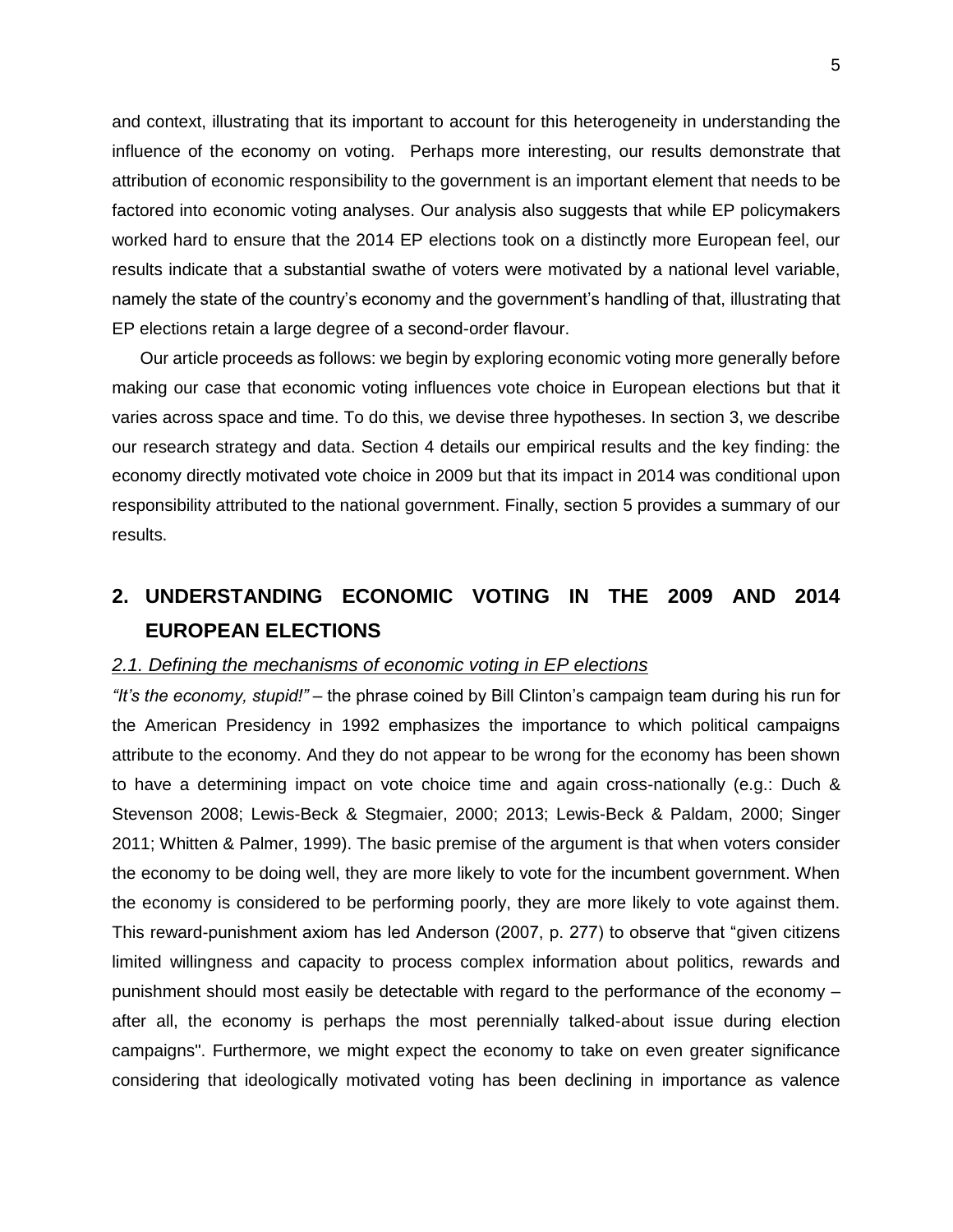politics becomes more prevalent (Clarke et al., 2004, 2009), and fewer citizens now have a predisposition to vote for a particular party (Dalton, 2006).

While the presence of economic voting is near indisputable, there is considerable debate as to the mechanisms underlying it. Accordingly, it is necessary for us to define our unit of analysis. Existing research recognizes two potentially different facets underlying economic voting. First is whether voters are motivated by sociotropic or egocentric concerns, and second whether voters base their perceptions on retrospective or prospective judgments. We deal with each in turn below.

Sociotropic motivations assume that voters act according to the perception of the overall macroeconomic situation in the country while egocentric motivations are predicated on the 'personal' utility of the voter – i.e.: that voters base their decision on personal economic gain or loss (Nannestad & Paldam, 1994, p. 224). While we do not discount the possibility that some voters in EP elections might be egocentric, we suspect that most citizens voting in EP elections will base their economic assessments on sociotropic motivation. We base this view not only on the idea that most research suggests sociotropic utility drives economic voting to a greater extent (e.g.: Anderson, 2000; Lewis-Beck & Stegmaier, 2013) but also because of the nature of EP contests. As elections are taking place simultaneously across the EU, we argue benchmarking is more likely to take hold (Kayser & Peress, 2012), whereby citizen compare the economic performance versus others, and thus in doing so, are more likely to be making sociotropic rather than pocketbook comparisons. In any event, our measure of economic assessment is sociotropic, the indicator *par excellence* in terms of the literature standard (Costa-Lobo & Lewis-Beck, 2012).

The second debate surrounding economic voting is whether voters base their economic judgments on retrospective or prospective evaluations. Retrospective assessments assume that voters' decisions are based on the past performance of the incumbent government and is in accordance with the premise that politicians are held accountable for their decisions (Woon, 2012). On the other hand, such an assumption is incompatible with the idea that voters are forward-looking (Ashworth & Bueno de Mesquita, 2008; Gordon & Huber, 2007). Consequently, many argue that when casting a vote, the electorate are thinking prospectively and how they think politicians will handle the economy in the future (Woon, 2012). In addition to the stronger evidence of retrospective voting (e.g.: Duch & Stevenson, 2008; Lewis-Beck & Stegmaier, 2013; Nannestad & Paldam, 1994) we suspect that the context of EP elections, particularly those of 2009 and 2014, makes retrospective voting much more likely. Voters in EP elections are not voting for governments and consequently they are unlikely to judge the prospect of future economic dividends accruing from the election of individuals to the European Parliament,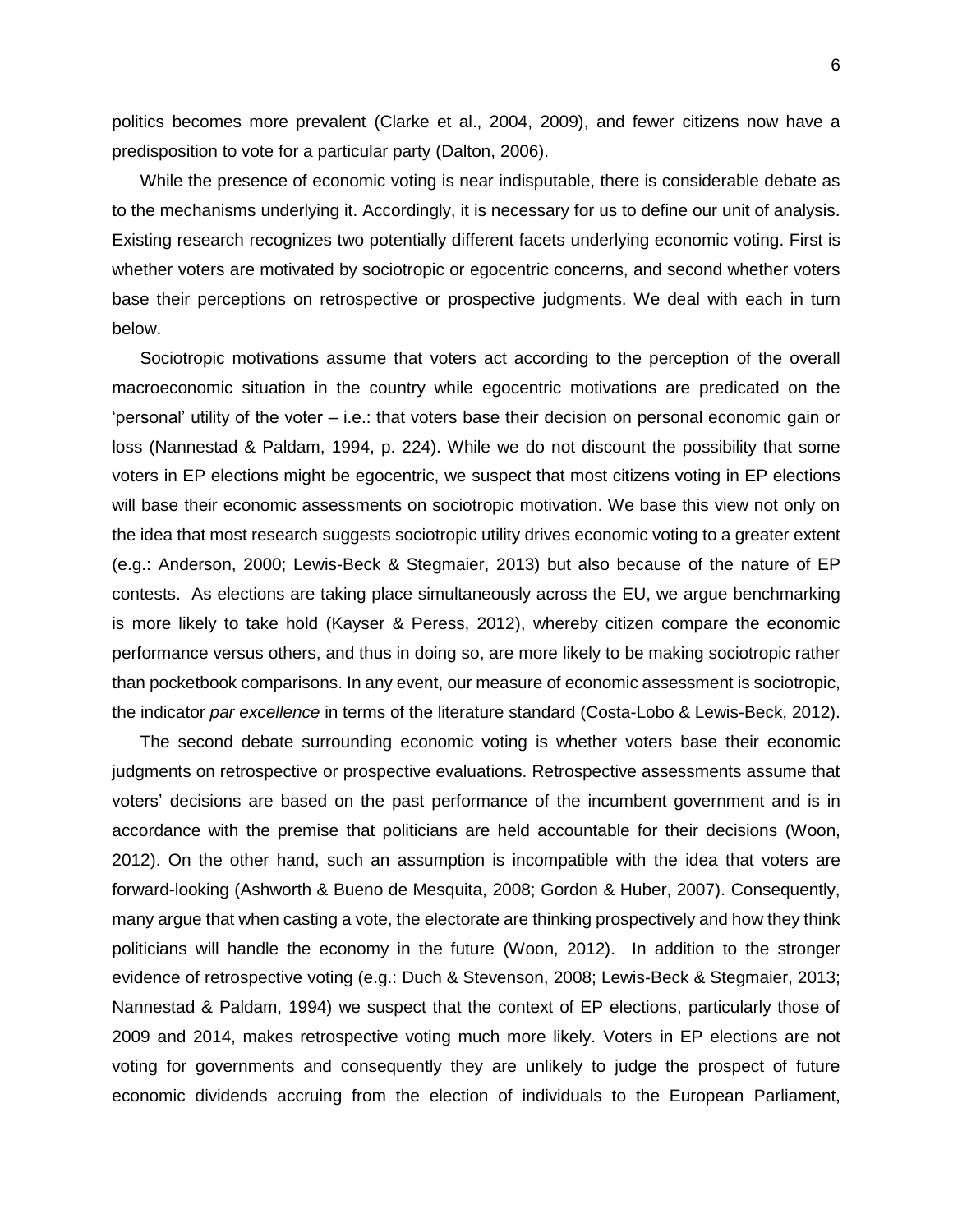especially as the the economic power that the EU wields is distributed across a range of EU institutions from the Commission and the European Central Bank. Thus, we expect economic voting in EP elections for the most part to be sociotropic and retrospective.

#### *2.2. Economic voting in the European Parliament elections of 2009 and 2014*

European elections have been noted for a long time as different to national elections. They have been characterised by lower voter turnout, declining support for the incumbent government, and elections were smaller and fringe parties perform better than average (e.g.: Hix & Marsh, 2011; Reif & Schmitt, 1980; Schmitt, 2005). This has resulted in them being characterised as 'secondorder', with voters liable to behave differently than they otherwise might in a national poll and where they are primarily preoccupied with domestic concerns.

Although there is potential for some voters to behave differently in these types of elections, the fact that domestic concerns are usually at the forefront of voters minds (Hobolt, 2014; Reif & Schmitt, 1980) leads us to believe that attitudes towards the national economy will matter, particularly in the context of an economic crisis (Dassonneville & Lewis-Beck, 2014; Singer 2011a, 2011b). Our expectation is enhanced if one considers that citizens generally have little knowledge about policies at European level or the implications of EU institutions (Hix, Noury, & Roland, 2006; Hobolt, 2014). Taken together with the lack of saliency of the EU and its functions in the national media (Norris, 2000; Peter & de Vreese, 2004) bolsters our view that voters in EP elections will be motivated by domestic concerns and when thinking of the economy, will be thinking nationally too.

Our interest lies in deciphering the effects of the economy on vote choice in light of the GFC. Economic crises are very relevant to the magnitude of the economic voting, with information more widely accessible to voters (Singer, 2011a, 2011b) and voters found to be particularly responsive to negative economic information (Dassonneville & Lewis-Beck, 2014). Nannestad and Paldam (1994, p. 215) have shown that economic voting tends to be asymmetric in nature with incumbents likely to be held particularly accountable for poor economic performances.

Our expectation is that the effect of economic voting on EP voting behaviour will be heterogeneous across both the election cycles (2009 and 2014) and cross-nationally (in 2014). Ours is not the first study to assume heterogeneity with respect to economic voting (e.g.: Powell Jnr. & Whitten, 1993; Hellwig & Coffey 2011). For example, Tilley *et al. (2008)*, while exploring the link between economy and vote choice in the 2004 EP elections concluded that economic assessments had a small direct effect on vote choice but that it was confined to sophisticated voters and in circumstances where voters could clearly attribute responsibility for economic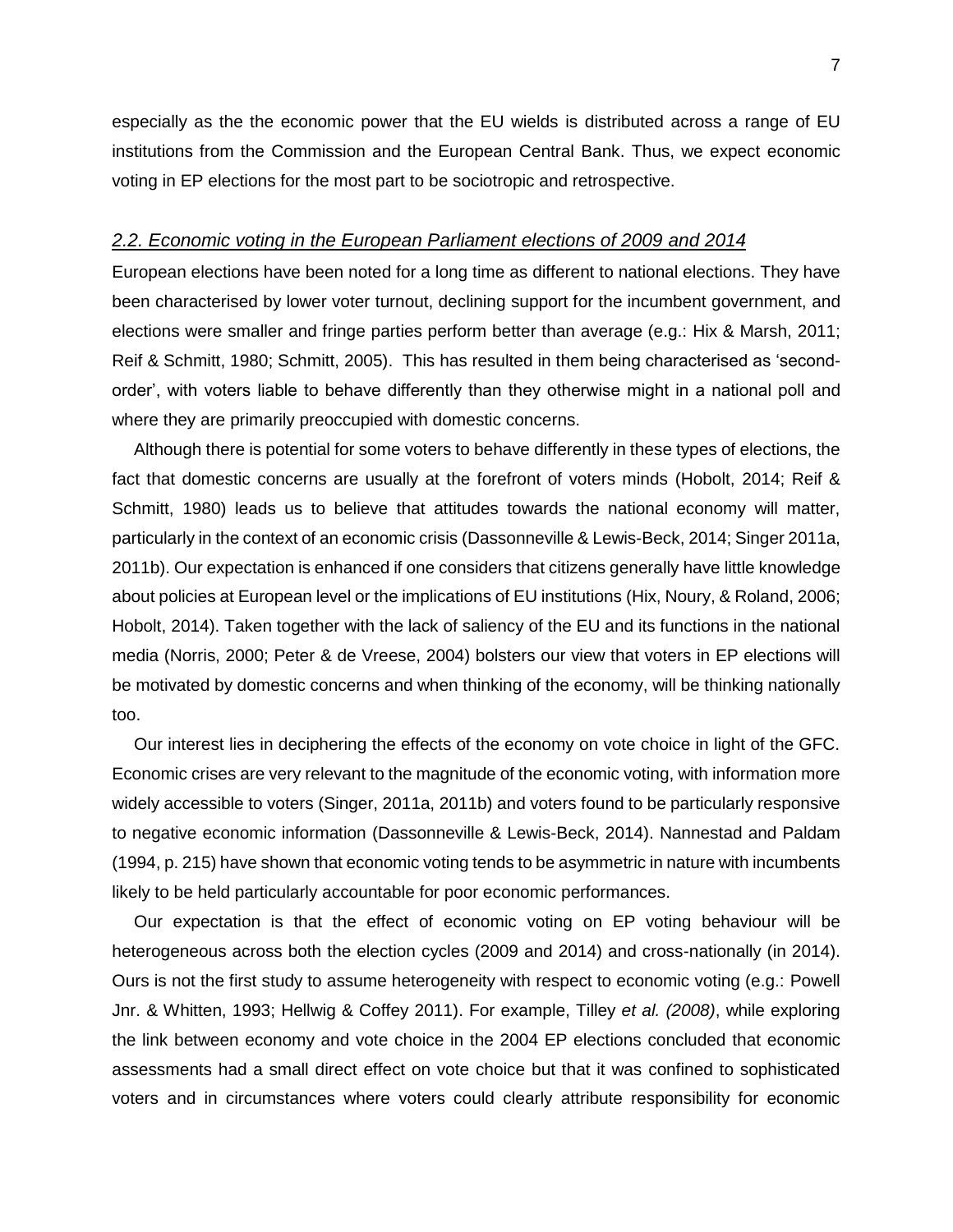performances (i.e.: when the government was made up of a single party). For us, the heterogeneity across both space and time are influenced by two things: first the attribution of responsibility for the economy to national governments and second, whether a country is in receipt of a bailout or not. To take the difference between the two elections first, we suspect that voters will have been directly motivated by their assessments of the economy in the 2009 elections as the GFC and its implications were just becoming evident. The 2009 EP elections also marked the first opportunity voters had to vent their feelings at the ballot box. Thus, we suspect that a pure assessment of the economic situation was motivating vote choice in 2009.

We hypothesize that the economy will still matter in 2014 but that its impact will be conditioned by how much voters feel the national government was responsible for the economic performance. We refer to this conditional variable as *clarity of economic responsibility* (CER). Exploring the clarity of responsibility is nothing new. First introduced by Powell and Whitten in 1993, clarity of political responsibility suggests that institutional factors condition the impact of the economy on vote choice with the idea being that: "*The greater the perceived unified control of policymaking by the incumbent government, the more likely is the citizen to assign responsibility for economic and political outcomes to the incumbents"* (Powell Jnr. & Whitten, 1993, p.398). In sum, the less ambiguous the clarity of responsibility with respect to economic performance, the stronger the impact of economic voting, with the relationship having been consistently confirmed in various scholarly works since (e.g.: Anderson 2000; de Vries, Edwards, & Tilman, 2010; Nadeau, Niemi, & Yoshinaka, 2002; Powell Jnr. & Whitten, 1993; Whitten & Palmer, 1999).

However, most of existing studies have explored responsibility attribution from an aggregate perspective using an index based on institutional criteria including the type of electoral and party system, majority status of government, opposition influence. Aggregate level measures of clarity of political responsibility assumes that voters understand complex political institutional arrangements and act accordingly. However, this assumption requires us to believe that voters have detailed information as to how the political system operates and where the responsibility for power really lies. In the vein of Sanders (2000) and Costa Lobos and Lewis-Beck (2012), we argue that the perception of voters also matters. Accordingly, we employ a different measure of responsibility attribution at the individual level, which has the advantage of avoiding issues associated with ecological fallacy (Robinson 1950; Kramer 1983). We measure the respondent's perception about how much responsibility the national government has for the state of the national economy (clarity of economic responsibility – CER).

We posit that economic voting in the 2014 EP elections will be mediated by how much responsibility a voter attributes to the national government for the country's economic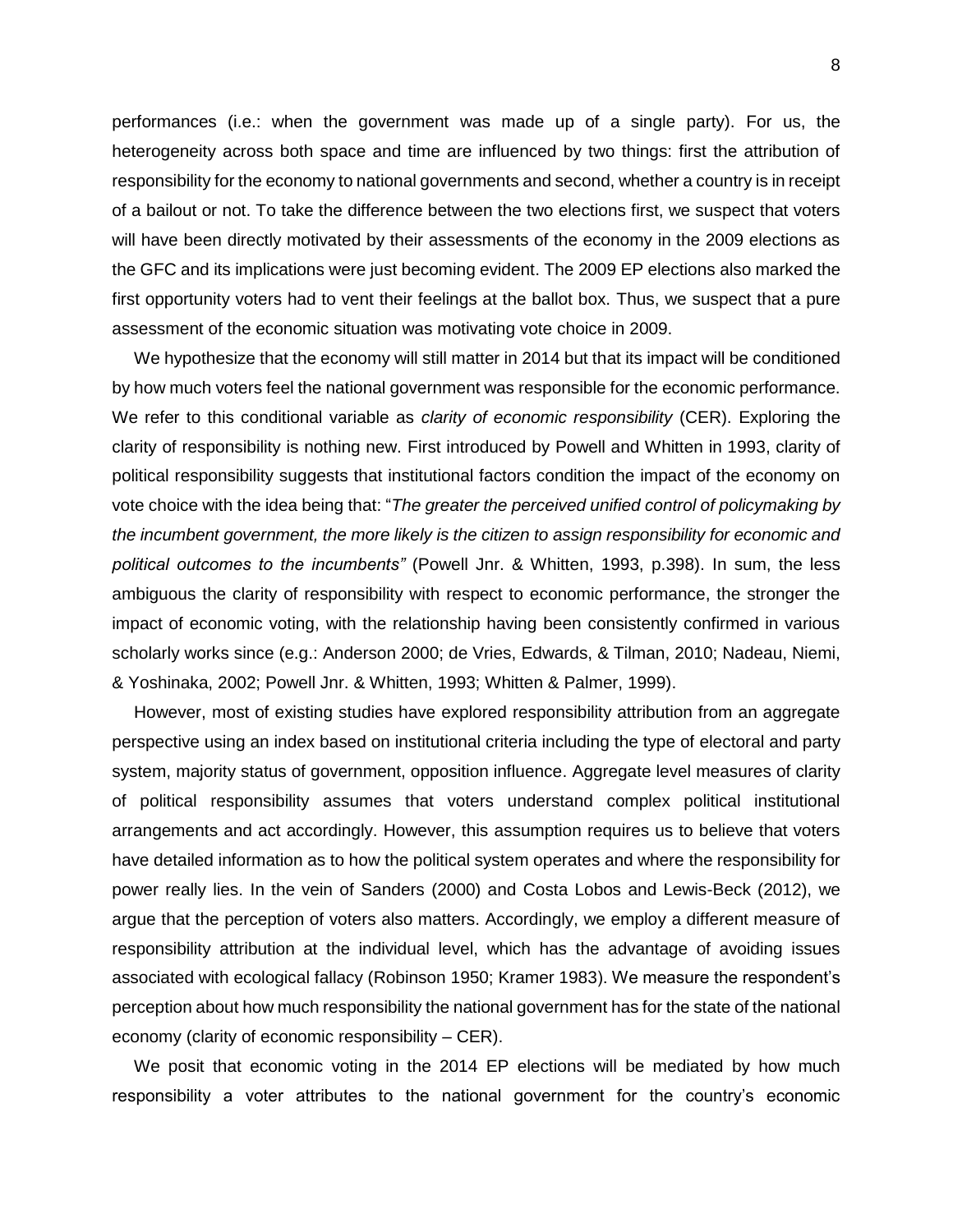performance. We argue that this matters in 2014 because voters will have had time to absorb the shock of the GFC. Rather than being motivated solely by the economic crisis itself, voters by this stage will be factoring in how governments have handled the fallout of the GFC, and that it is a sufficient period of time for voters to evaluate governments' responses. We posit that the more a government is perceived to be responsible for a country's economic performance, the stronger economic voting will be.

Thus we hypothesize:

 $\overline{a}$ 

- **H1:** *"The effect of the economy on vote choice will be stronger in the 2009 EP elections"*
- **H2:** *"The effect of the economy on vote choice in the 2014 EP elections will be conditioned on the basis of clarity of economic responsibility"*

We also expect that the impact of the economy on vote choice in 2014 will vary by country. Specifically we assume that economic voting might differ between bailout and non-bailout countries. We classify 'bailout' countries as EU member states that received external financial assistance in order to avert sovereign defaults between 2008-2012. Eight states fall into this category: Hungary, Latvia, Romania, Portugal, Ireland, Greece, Spain, and Cyprus.<sup>2</sup> An advantage of our classification is that most existing studies have tended to focus on the so-called PIGS (Portugal, Italy, Greece, and Spain - Lewis-Beck & Nadeau, 2012) but this misses out on several other states who also faced financial peril as a consequence of the GFC. If one contrasts the economic positions of the two sets of countries, bailout countries were subject to much more stringent austerity measures as their government's economic decisions were under external scrutiny from institutions like the EU and the IMF. Their economic situations were also more perilous in these states – for example, unemployment in Greece quadrupled between 2008 and 2013 (from 7.5% to 27.2%) while in Spain unemployment rose from 11.5% in 2008 to 26.6% in 2013. Compare this to non-bailout countries such as Germany, where unemployment actually declined between 2008 and 2013, or to Poland where unemployment rose but only by 3% during the same period (from 7% to 10.3%), and the contrasts are clear (World Bank, 2015). Furthermore, in non-bailout countries, governments had some more leeway in deciding how to deal with the Crisis and where not subject to introducing what many perceived to be extremely harsh austerity policies such as cuts to public services and salaries. As such, the the economic crises in the 'bailout' countries have had a more distinct impact we suspect than in the non-bailout countries. Such a prolonged negative effect should be reflected by a greater focus on who is

 $2$  Our choice is based on those countries that received any EU/IMF financial assistance. Italy, although often considered as party of this group, was not officially in receipt of a formal bailout.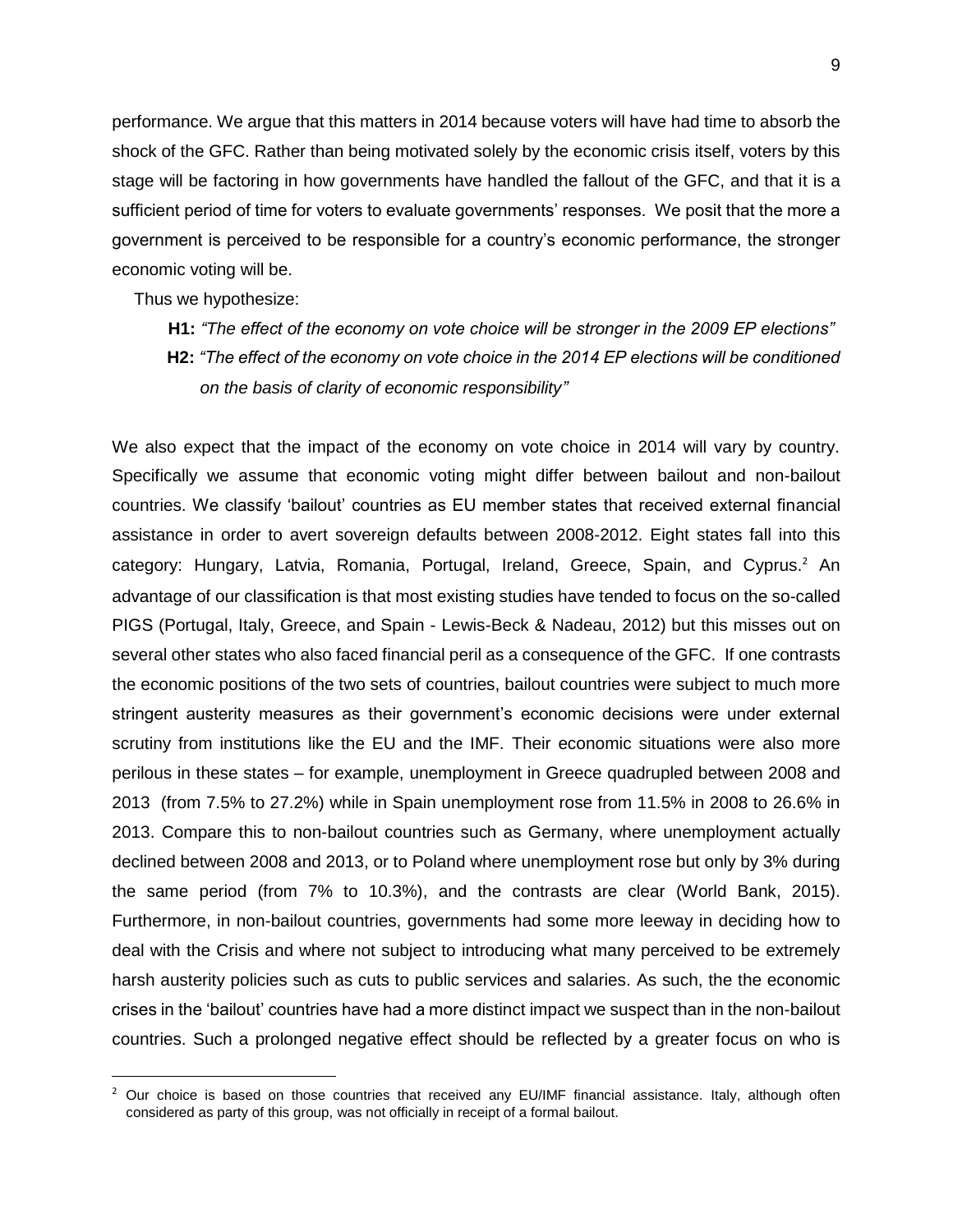responsible for the performance of the national economy. We suspect that voters in these states will have a stronger tendency to a) hold the national government responsible for the state of the economy and b) for economic voting conditioned by clarity of economic responsibility to be stronger in bailout countries than non-bailout countries as a result. Thus we suggest that:

**H3:** *"The effect of the economy on vote choice in the 2014 EP elections will be conditioned on the basis of clarity of economic responsibility more so in bailout countries than non-bailout countries".* 

### **3. RESEARCH STRATEGY**

 $\overline{\phantom{a}}$ 

#### *3.1 Data and variable classifications*

Our data comes from the 2009 and 2014 European Electoral Studies (EES), which is a crosssectional comparative survey administered in all EU member states post the elections with the aim of understanding voter behaviour in these contests. <sup>3</sup> The data includes identical questions posed to respondents across member states that tap voters assessments of the economy, who they perceive to be responsible, as well as other relevant political and demographic correlates, which we describe in more detail below.

Our dependent variable is binary and captures whether a respondent voted for the national governing party/coalition (coded 1) or another party/coalition (coded 0) on the basis of the question: "*Which party did you give your vote to in these recent European Parliament elections?"*  Respondents who reported abstaining were excluded from the analysis.

We have two primary independent variables. The first taps the direct effect of economic voting. Our measure of this is sociotropic and retrospective. The question asks: *"Compared to 12 months ago, do you think that the general economic situation in [our country] is...*". Respondents were asked to classify performance on a scale of 1 to 5 ranging from "a lot worse" to a "lot better". We rescaled this variable to make it binary, as is common practice in the economic voting literature so that responses "Is a lot better" and "Is a little better" compose 1, while the responses "Is a little worse" and "Is a lot worse" are coded as 0. 4

The EES provides us with a golden opportunity to measure respondents perceptions of who is responsible for the national economy through the question: *"thinking about the economy, how*  responsible is [incumbent] government for economic conditions in [our country]". This forms the basis of our second measure, which we classify as clarity of economic responsibility (CER). CER

 $3$  Our data for 2009 is based on the final release of the 2009 dataset and our 2014 data is based on the first advanced released of that dataset, with both datasets accessed by GESIS data repository.

Respondents who answered "stayed the same" and "Don't know" were excluded from the analysis.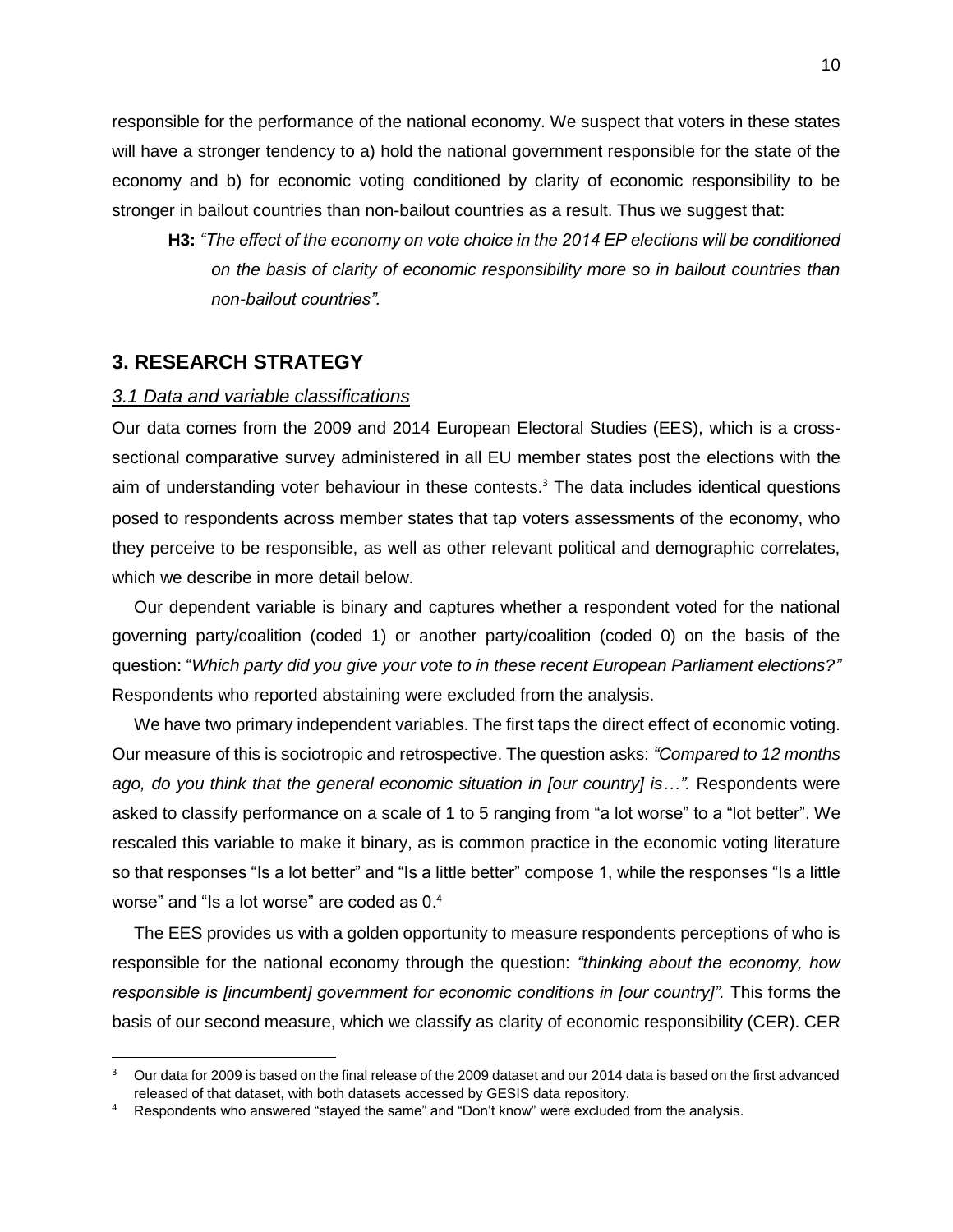is scaled from 0 to 10, with 0 "no responsibility" and 10 "full responsibility" of the national government for the economic conditions.

Our total N at the micro level across the two election cycles is 27,840 observations: 19,924 for the 2009 elections and 7,916 or the 2014 EP elections. The difference in number of observation between 2009 and 2014 sample is a consequence of fewer observations available in 2014. However, all samples across both waves had a minimum of 1000 observation in their analysis and are representatively chosen. Our macro observations are 27 for both elections. 5

#### *3.2 Modelling strategy and covariate selection*

 $\overline{\phantom{a}}$ 

Although our analysis is confined to the individual level, the hierarchical nature of the EES data calls for a multilevel strategy. When observations within a sample are clustered, the data violates the assumption of observational independence. Failure to take account of this data structure could result in the incorrect estimation of standard errors, which can increase the probability of Type-I errors (Hox 2002, Gelman and Hill 2007). Multilevel modeling accounts for the clustered nature of the data allowing us to estimate separate variance components for both the micro and macro levels. For this study, two levels of analysis are defined: citizens (micro-level) that are nested in countries (macro-level).<sup>6</sup> We estimate multilevel models with with random intercepts for country but fixed effects for the independent variables. Baseline models for each analysis are detailed in the appendix.

We encounter difficulties in taking a multilevel approach in testing H3: the difference between bailout and non-bailout countries in attribution of responsibility in the 2014 elections. Conventional wisdom has it that to apply multilevel modelling, a minimum of 20 macro observations are needed. However, with bailout countries only accounting for eight observations, this is infeasible. Accordingly, Models V and VI in Table 2, are based on regular logit models. One might assume that a way around this might have been to estimate a multilevel model by just including a threeway interaction. However, given the noted difficulties in interpreting interactions in logit models (Brambor, Roberts Clarke, & Golder, 2006), we felt a three-way interaction would be too convoluted.

Our covariates selection follows that of Lewis-Beck and Nadeau (2012). Accordingly, we control for left-right position of the respondent (0 =a position on the extreme left position and 10 =position on the extreme right of the spectrum). We also tap the cleavage dimension by tapping

<sup>&</sup>lt;sup>5</sup> Croatia is excluded from the analysis to maintain comparability at the macro level as the country only became a member of the EU in 2013 and thus only participated in the 2014 elections.

 $6$  We also estimated our models in the classic pooled analysis fashion too and found no significant deviations.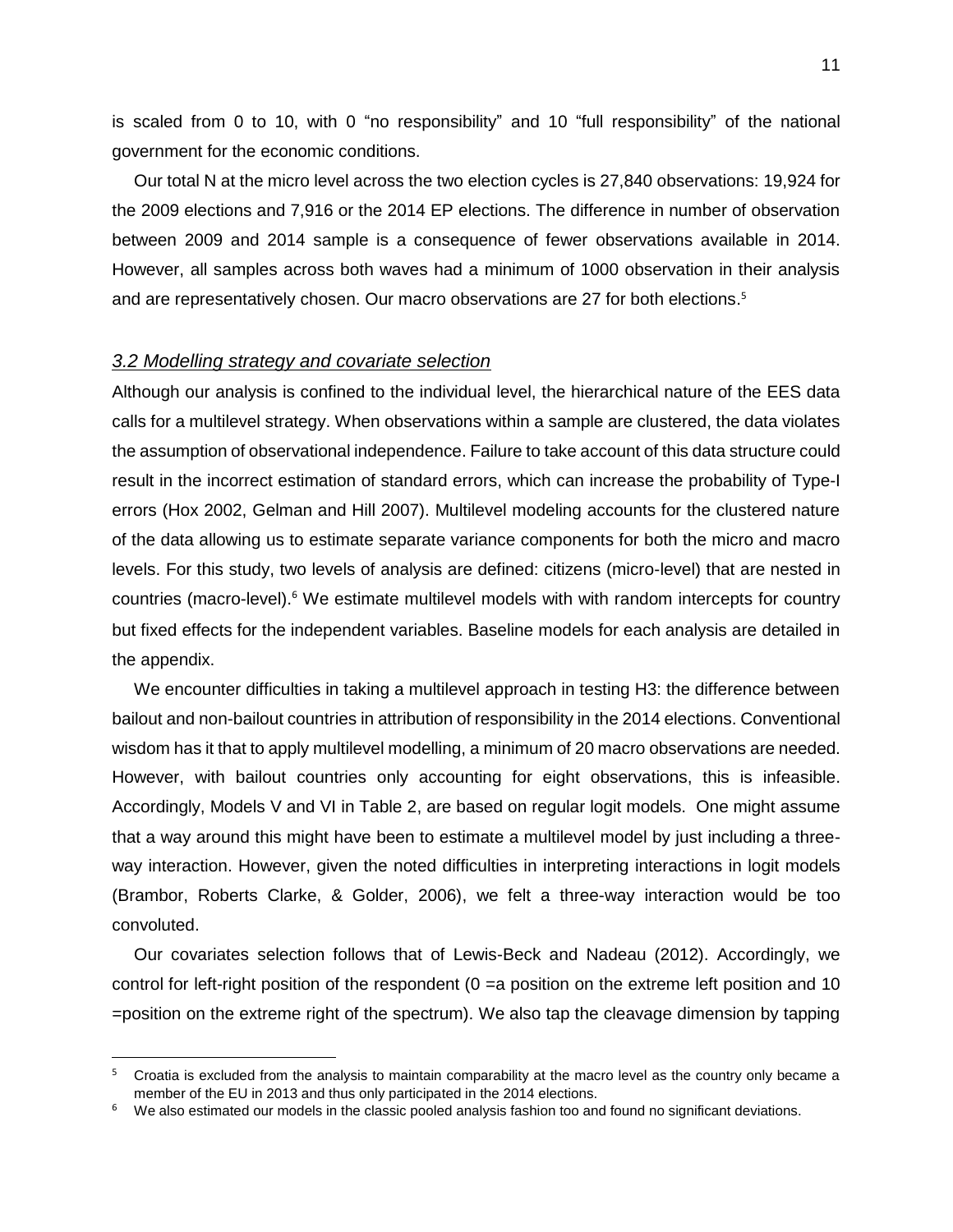how often a respondent attends a religious service (1=respondent attended religious services several times a week and 6=never). Summary statistics for all variables in the model are included in the appendix.

To test our first hypothesis, we employ the well established model of economic voting (e.g.: Duch & Stevenson, 2008; Lewis-Beck & Nadeau, 2012), which provides us with a baseline estimate of the direct impact of economy. We develop this model in equation 1 by adding an interaction term to capture the relationship between economy and perceptions of economic responsibility attributed to the national government (CER). This interaction will enable us to test our second hypothesis, namely that CPR will condition the impact of the economy in the 2014 elections:

$$
E[y|x_1, x_2, X] = F(\beta_1 x_1 + \beta_2 x_2 + \beta_{12} x_1 x_2 + X\beta)
$$
\n(1)

$$
E[y|x_1, x_2, X] = F(u)
$$
 (2)

Equation 2 simply summarizes equation 1 where  $F$  is the standard normal cumulative distribution and u denotes the index  $\beta_1 x_1 + \beta_2 x_2 + \beta_{12} x_1 x_2 + X\beta$ . However, one should note that the magnitude and statistical significance of the interaction effect in models with binary dependent variables varies by observation (Ai and Norton 2003). Therefore, we calculate the interaction effect following Norton, Wang and Ai (2004) formula which specifies how a continuous variable (in our case clarity of economic responsibility) and a dummy variable (in our case economy) are interacted together:

 $\Delta \frac{\partial F(u)}{\partial x}$  $\mathbb{Z}_1$  $\frac{\Delta x_1}{\Delta x_2} = (\beta_1 + \beta_{12})(F\{(\beta_1 + \beta_{12})x_1 + \beta_2 + X\beta\} * (1 - F\{(\beta_1 + \beta_{12})x_1 + \beta_2 + X\beta\}) - \beta_1[F(\beta_1x_1 + \beta_2x_1 + \beta_2 + X\beta\} + \beta_1F(\beta_1x_1 + \beta_2x_1 + \beta_2x_1 + \beta_2x_1 + \beta_2x_1 + \beta_1x_1 + \beta_2x_1 + \beta_1x_1 + \beta_1x_1 + \beta_1x_1 + \beta_1x_1 + \beta_1x_1 +$  $(X\beta)\{1 - F(\beta_1 x_1 + X\beta)\}\$  (3)

### **4. EMPIRICAL ANALYSIS**

Our empirical analysis consists of three parts. First we are interested in establishing the direct effect of evaluations of the economy on vote choice in the 2009 and 2014 EP elections. This is tested in Models I and II of Table 1. Our second component involves adding an interaction term to our model to test our second hypothesis where we expect the impact of the economy on vote choice might be mediated by how much responsibility the individual attributes to the national government. We suspect we will observe heterogeneity across elections – i.e.: that clarity of economic responsibility will mediate the impact of economy on vote choice in the 2014 EP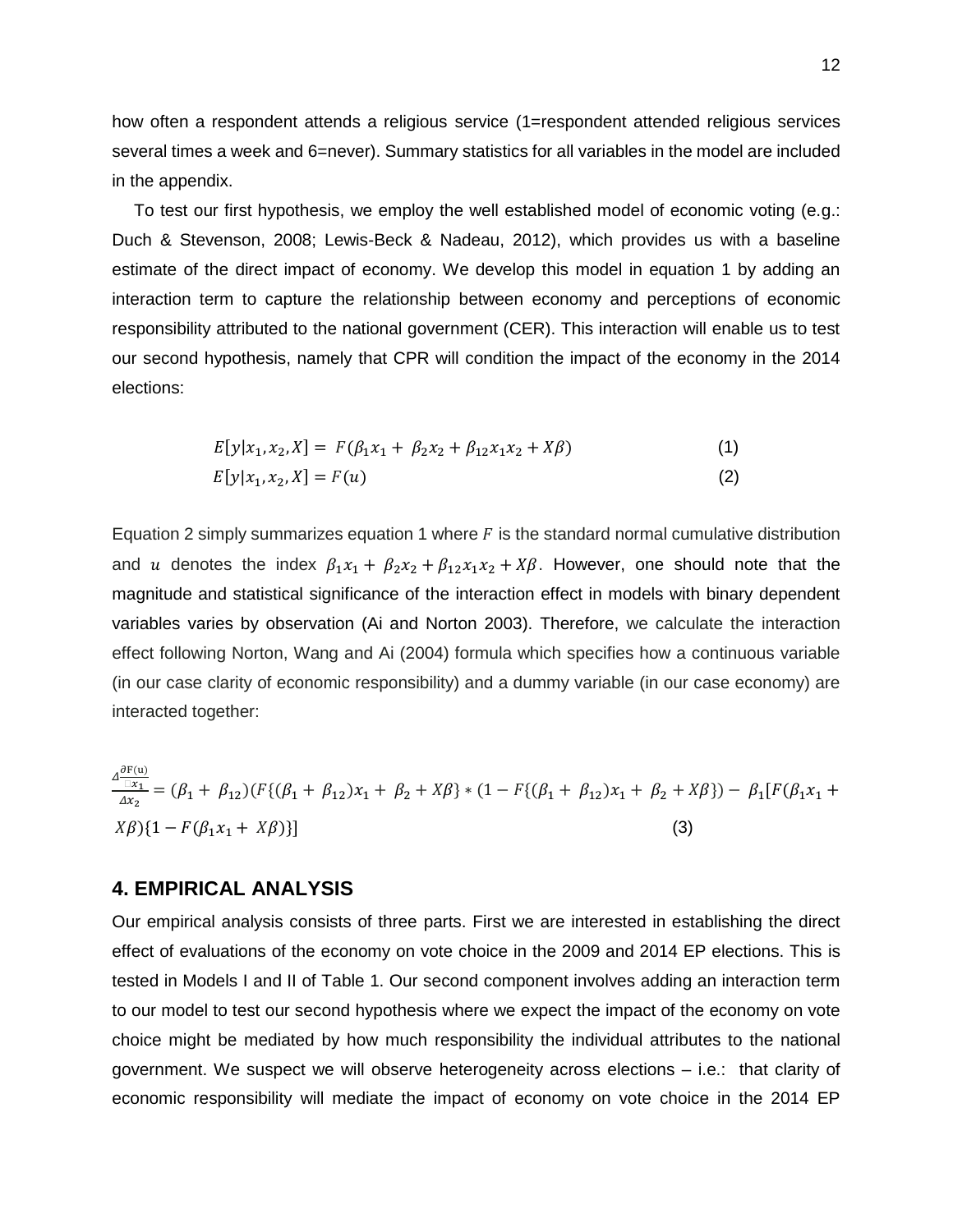elections as voters moved from voting solely on the basis of the GFC in 2009 to passing a judgement on how incumbent governments were perceived to be handling the GFC in 2014. This is tested in Models III and IV of Table 1. The third element of our analysis is to assess whether we observe heterogeneity across countries with respect to the interaction term in the 2014 elections. In other words, do we see different effects take hold in bailout versus non-bailout countries? Our expectation is that we will, with the interaction having stronger more potent effects in bailout countries compared to non-bailout countries and we test this in Models V and VI detailed in Table 2.

In models I and II of Table 1, we observe that the economy variable is positive and statically significant in both models (p*<0.001*). This suggests that for respondents whose perceive that the economy has improved in their country in the preceding twelve months prior to the election, the likelihood of voting for the incumbent government increased substantially. Such an effect is hardly surprising and confirms the potency of economics in determining vote choice, even in a secondorder election like the EP elections, where a government is not being chosen.

However our supposition is that the 'true impact' of the economy only appears when the perceived responsibility that an individual respondent attributes to the national government for the state of the economy is accounted for. For this reason, we add an interaction term to our base models, the results of which are detailed in models III and IV of Table 1. It is evident that the direct impact of the economy on vote choice shifts somewhat with the inclusion of the interaction. First, the addition of the interaction to Model III (which focuses on the 2009 EP elections) does not directly inhibit the direct impact of the economy on vote choice. It remains highly statistically significant and positive. What we can conclude is that the clarity of economic responsibility mattered somewhat to vote choice, but that it did not directly mediate the impact of the economy. This is what we had expected: the economy having a strong direct impact on vote choice in 2009 independent of attribution of responsibility.

#### **TABLE 1 ABOUT HERE**

We observe a different pattern in Model IV of Table 1, which focuses on behaviour in the 2014 EP elections. Here, the addition of the interaction term to the model results in the direct impact of the economy not reaching statistical significance at *p<.005* level. Instead, vote choice is heavily conditioned by attribution of responsibility. First off, the CER variable is negative and statistically significant indicating that the more an individual held the government responsible for the national economy, the more likely they were to have voted against it. But the interesting part of the story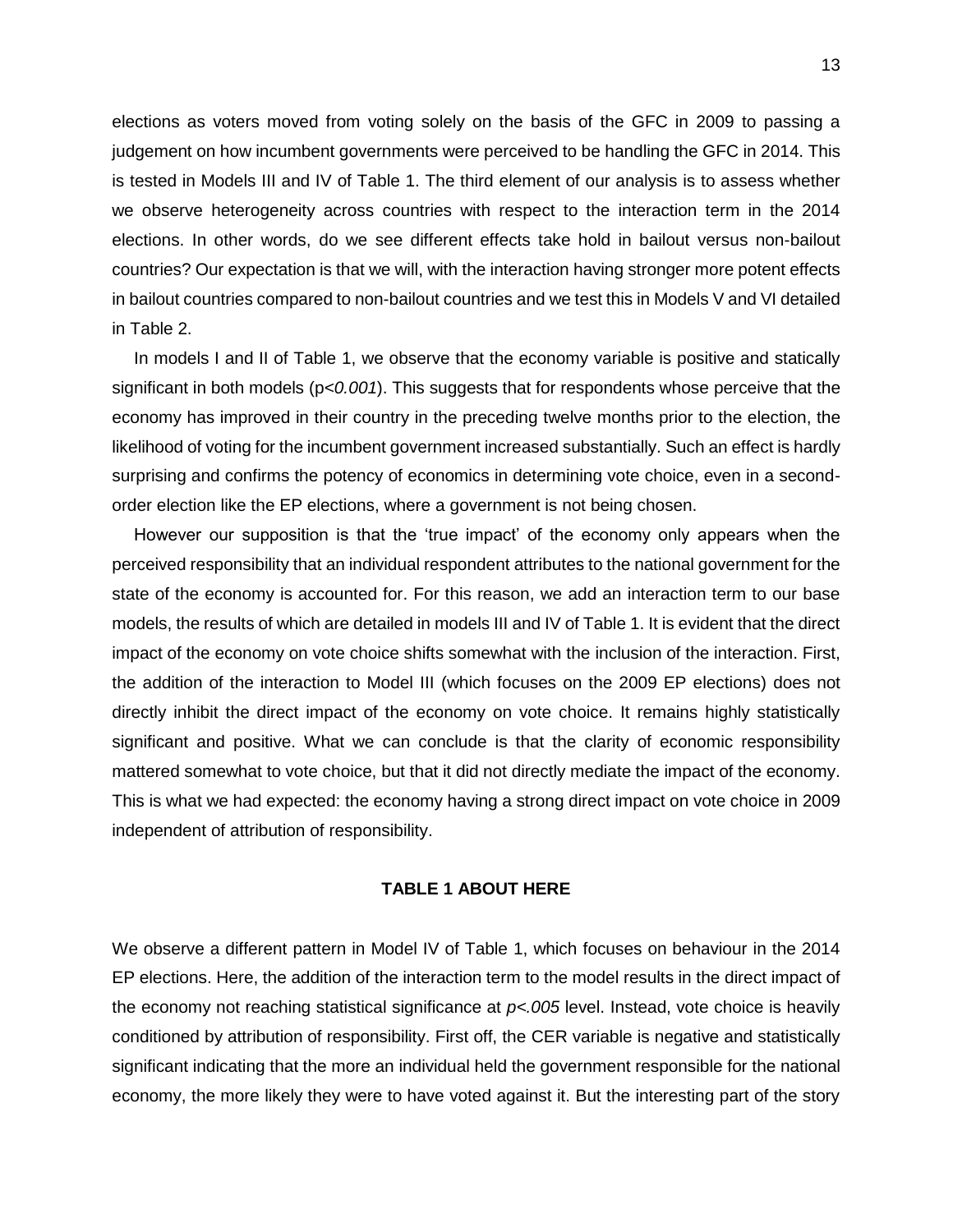is that the impact of the economy was conditional on the amount of responsibility attributed to the national government. When the economy was considered to be doing well and the government were perceived to have been responsible for it, voters were more likely to have supported it

However, we were conscious of the fact that the magnitude and statistical significance of the interaction effect in models with binary dependent variables varies by observation. Therefore, we estimated the interaction using Ai and Norton (2003) approach (see section 3) to ensure that we were correctly estimating the interaction effect. We found that the significance and sign of the coefficients to be in same direction as those detailed in Table 1, bolstering our confidence in this finding.

In sum, we deduce the following from our analysis. There is support for H1 – the economy had a direct impact on vote choice in 2009 but its impact in 2014 was mediated by other factors. This was not to say that the economy didn't matter in 2014 – rather it depended on how much voters attributed responsibility of the economy to the national government. In other words, the 2014 elections were characterised by how the governing party was perceived to have handled the economy, rather than the simple deduction of how the economy was performing that drove vote choice in 2009. Thus, the economy did matter in both elections but in different ways, with voters in 2014 mediating their economic assessment on the basis of who they felt was responsible for the economic performance, which supports H2.

Having established that the impact of the economy in 2014 was mediated by how much an individual held the national government responsible for economic performance, we anticipate that this effect is not universal across the EU bloc but that it differs across countries dependent on whether a country was in receipt of a bailout or not. To test this, we divide our sample to 'bailout' and 'non-bailout' countries and run two models to explore the differences among the two sets. We would expect that in countries that have received a financial support from the EU/IMF, the factor of clarity of economic responsibility would have a stronger effect compared to countries not in receipt of a bailout. This is because voters in bailout countries, having gone through more economic pain, might be more likely to be in the game of punishing or rewarding governments for their handling of the GFC and the bailouts.

### **TABLE 2 ABOUT HERE**

Our results are detailed in Models V and VI of Table 2. We note there is a difference in the impact of the CER and CER\*economy interaction variables. Clarity of economic responsibility is statistically significant and negative in bailout countries, suggesting that in countries that have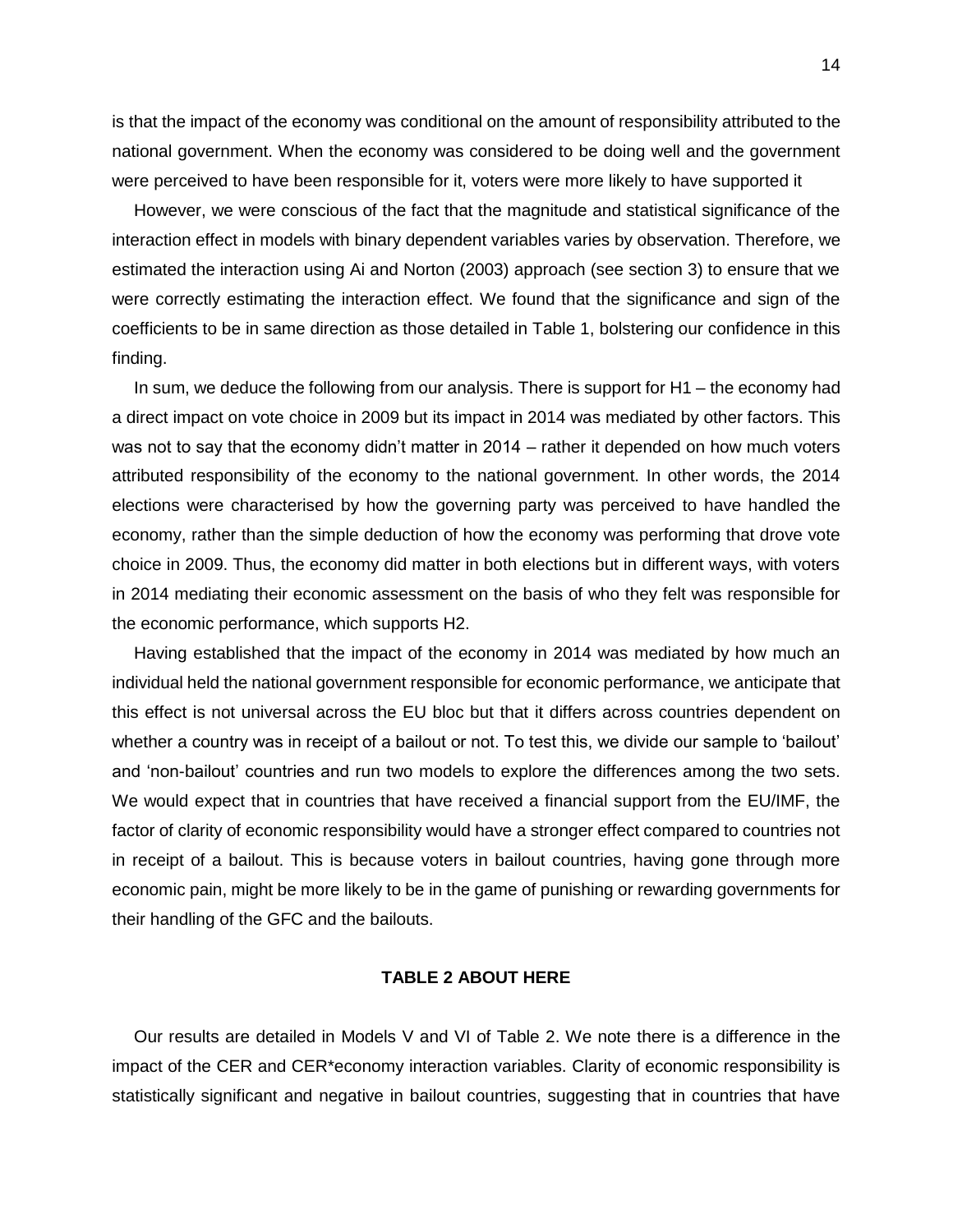received 'bailout', the blame for the economic situation had strong negative impact on the electoral support for the governing party or coalition. However, this does not appear to be the case in nonbailout countries.

However, the interaction effect in both models is positive and significant which is line with our expectations – the better the economy is and the more governments are held accountable for this, the greater the likelihood of voting for the incumbent government. However, the strength of the effect is stronger in bailout countries versus non-bailout countries. We conclude there is support for H3: voters in bailout countries approached the 2014 elections somewhat differently to the non-bailout. First and foremost, attribution of responsibility on its own mattered in these countries, while it didn't in non-bailout states. Furthermore, the impact of the economy was conditioned on this basis but also was shown to be stronger in bailout countries than non-bailout countries.

Before moving to our conclusion, we wish to draw attention to the behaviour of covariates across all our models. Both of our control variables, ideology and religion, are highly significant in our first four models. Interestingly, the sign of the coefficient for the ideology changes from positive in 2009 to negative in the 2014 EP elections. This is an indication that there was an ideological shift among the respondents regarding the governing party or coalition support from 2009 to the election in 2014. Respondents closer to the right ideological self-placement, have been in favour of the incumbent governing parties in 2009 EP election, however the opposite occurred in the 2014 EP election, where those who had self-reported leftist ideological standings, were more in favour of the incumbent government parties. Religion is negatively associated with the vote choice for the governing party in models one to four, indicating that lower the number of attendance on religious services for respondents, the less likely they were to have voted for the incumbent government.

# **5. CONCLUSION**

We find that in spite of the heralded slogan of '*This time it's different'* (see Hobolt 2014)*,* voting behaviour in the 2014 EP elections and the 2009 EP elections were similar in the sense that voters were strongly motivated by national considerations, and assessments of the national economy playing an important role. Accordingly, we certainly can deduce the EP elections remain classic 'second-order' contests. Yet this masks a difference in how exactly the economy shaped voter choice in these two elections, as we find its impact on vote choice heterogonous across both election and country. Whereas assessments of the economy directly influenced voter choice in the 2009 EP elections, its impact in 2014 was conditioned on the basis of the governments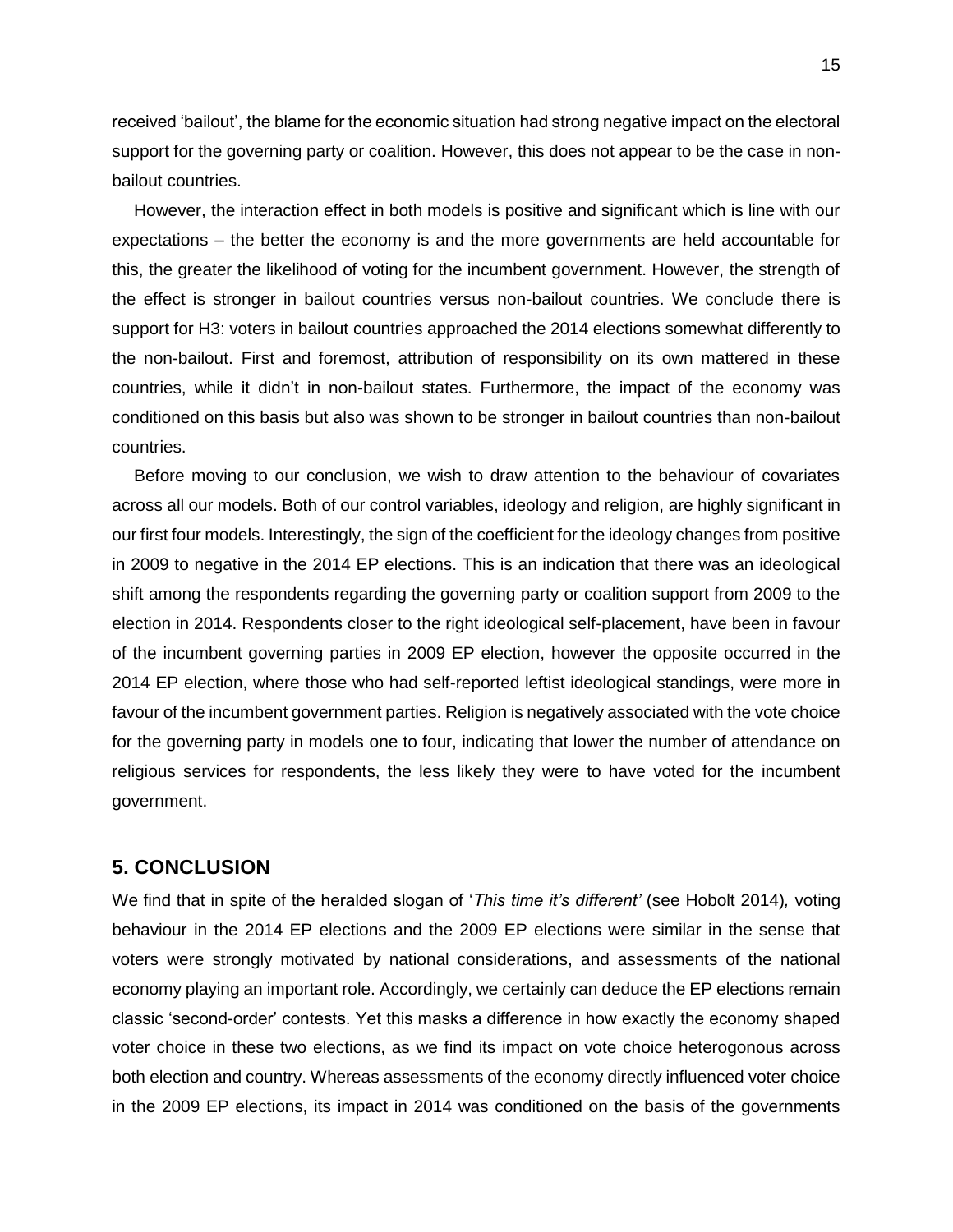have handled the economic circumstances, with clarity of economic responsibility an important mediating factor. In other words, the effect of the economy in 2014 is channelled through how much responsibility voters believe can be attributed to the national government.

Heterogeneity is not only visible across time, but in terms of context, as the impact of the economy and clarity of economy responsibility varied between bailout and non-bailout countries. We discovered sharp differences in the impact of the clarity of economic responsibility on the support for the national governments across European Union. If found to be responsible for the economic outcome, voters tend to penalize national governments more in the 'bailout' countries, while in the non-bailout the impact of 'blame' is closely related to the consequent variation of the national governments economic performances.

We bring several contributions to the understanding of the voting behaviour in EP elections. First off is that the economy matters in EP elections but its impact across elections is not constant, which supports previous scholarship that context matters for economic voting (C. Anderson, 2000; Singer, 2011). Second, *clarity of economic responsibility* is an important factor that intermingles with the magnitude of economic voting, even in second-order EP elections. Third, the effect of clarity of economic responsibility varies across space, with perceived responsibility an individual respondent attribute to the national government being more influential in terms of the outcome of the elections in severe austerity times. Finally, it takes time for the voters to attribute responsibility or consequent 'blame' for poor economic performance to the national governments.

# **LIST OF REFERENCES**

- Ai, C., & Norton, E. C. (2003). Interaction terms in logit and probit models. *Economic Letters*, *80*, 123–0.
- Anderson, C. (2000). Economic voting and political context: a comparative perspective. *Electoral Studies*, *19*(2), 151–70.
- Anderson, C. J., & Reichert, S. M. (1995). Economic benefits and support for Membership in the EU: A Cross-National Analysis. *Journal of Public Policy*, *15*(3), 231–49.
- Anderson, C. (2007). The End of Economic Voting? Contingency Dilemmas and the Limits of Democratic Accountability. *Annual Review of Political Science*, *10*, 271–96.
- Ashworth, S., & Bueno de Mesquita, E. (2008). Electoral selection, strategic challenger entry, and the incumbency advantage. *Journal of Politics*, *70*, 1006–25.
- BBC News. (2011, June 21). Greece takes the eurozone's future to the brink. Retrieved September 28, 2015, from http://www.bbc.com/news/business-13842763
- Brambor, T., Roberts Clarke, W., & Golder, M. (2006). Understanding Interaction Models: Improving Empirical Analyses. *Political Analysis*, *14*, 63–82.
- Clarke, H. D., Sanders, D., Stewart, M., & Whiteley, P. (2004). *Political Choice in Britain*. Oxford: Oxford University Press.
- Clarke, H. D., Sanders, D., Stewart, M., & Whiteley, P. (2009). *Performance Politics and the British Voter*. Cambridge: Cambridge University Press.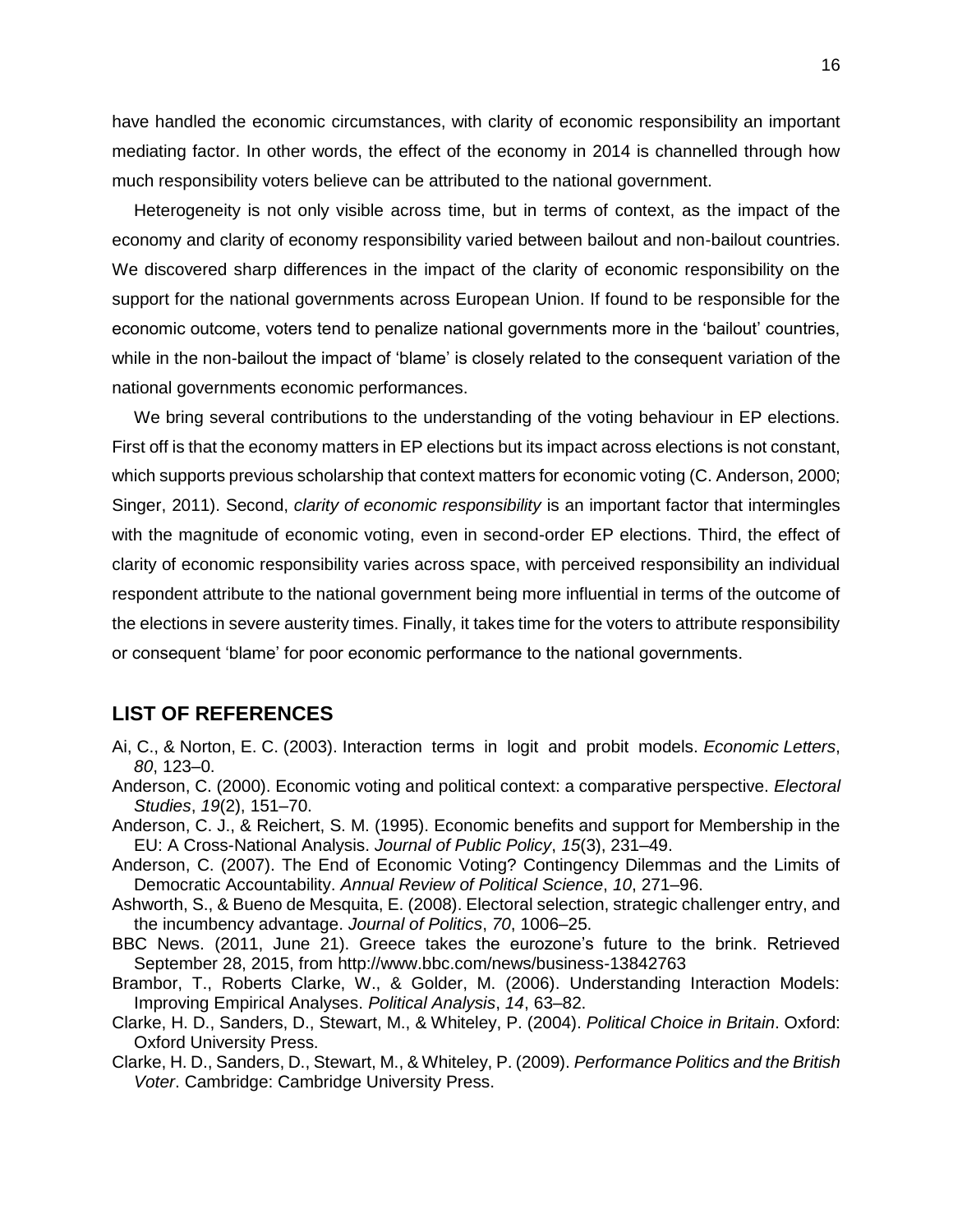- Clarke, H. D., & Whitten, G. D. (2013). Hard choices in hard times: Valence voting in Germany 2009. *Electoral Studies*, *32*(3), 445–51.
- Costa-Lobo, M., & Lewis-Beck, M. S. (2012). The integration hypothesis: How the European Union shapes economic voting. *Electoral Studies*, *31*, 522–28.
- Dalton, R. J. (2006). *Citizen Politics: Public Opinion and Political Parties in Advanced Industrial Democracies* (Fourth Edition). Washington D.C.: CQ Press.
- Dassonneville, R., & Lewis-Beck, M. S. (2014). Macroeconomics, Economic Crisis and Electoral Outcomes: A National European Pool. *Acta Politica*, *49*, 372–94.
- de Vries, C., Edwards, E., & Tilman, E. R. (2010). Clarity of Responsibility Beyond the Pocketbook: How Political Institutions Condition EU Issue Voting. *Comparative Political Studies*.
- DeVries, C., van der Brug, W., van Egmond, M. H., & van der Eijk, C. (2011). Individual contextual variation in EU issue voting: The role of political information. *Electoral Studies*, *30*(1), 16–28.
- Duch, R., & Stevenson, R. (2008). *The Economic Vote: How Political and Economic Institutions Condition Election Results*. Cambridge, MA: Cambridge University Press.
- Gabel, M. (1998). Economic Integration and Mass Politics: Market Liberalization and Public Attitudes in the European Union. *American Journal of Political Science*, *42*(3), 936–53.
- Gordon, S. C., & Huber, G. A. (2007). Challenger entry and voter learning. *American Political Science Review*, *101*, 303–20.
- Hellwig, T., & Samuels, D. (2007). Electoral Accountability and the Variety of Democratic Regimes. *British Journal of Political Science*, *38*(1), 65–90.
- Hellwig, T., & Coffey, E. (2011). Public opinion, party messages, and responsibility for the financial crisis in Britain. *Electoral Studies*, *30*, 417–26.
- Hix, S., & Marsh, M. (2011). Second-order effects plus pan-European political swings: An analysis of European Parliament elections across time. *Electoral Studies*, *30*(1), 4–15.
- Hix, S., Noury, A., & Roland, G. (2006). Dimensions of politics in the European Parliament. *American Journal of Political Science*, *50*(2), 494–511.
- Hobolt, S. B. (2014). A vote for the President? The role of Spitzenkandidaten in the 2014 European Parliament elections. *Journal of European Public Policy*, *21*(10), 1528–40.
- Hobolt, S. B., & Spoon, J. (2012). Motivating the European voter: Parties, issues, and campaigns in European Parliament elections. *European Journal of Political Research*, *51*, 701–27.
- Hobolt, S. B., Spoon, J., & Tilley, J. (2009). A vote against Europe? Explaining defection at the 1999 and 2004 European Parliament elections. *British Journal of Political Science*, *39*(1), 93– 115.
- Kayser, M. A., & Wleizen, C. (2011). Performance pressure: Patterns of partisanship and the economic vote. *European Journal of Political Research*, *50*(3), 365–94.
- Kayser, M. A., & Peress, M. (2012). Benchmarking across Borders: Electoral Accountability and the Necessity of Comparison. *American Political Science Review*, *106*(3), 661–84.
- LeDuc, L., & Pammett, J. H. (2013). The fate of governing parties in times of economic crisis. *Electoral Studies*, *32*, 494–99.
- Lewis-Beck, M. S. (1988). Economics and the American voter: Past, present, future. *Political Behaviour*, *10*(1), 5–21.
- Lewis-Beck, M. S., & Nadeau, R. (2012). PIGS or not? Economic voting in Southern Europe. *Electoral Studies*, *31*, 472–7.
- Lewis-Beck, M. S., & Paldam, M. (2000). Economic voting: an introduction. *Electoral Studies*, *19*(2), 113–21.
- Lewis-Beck, M. S., & Stegmaier, M. (2000). Economic determinants of electoral outcomes. *Annual Review of Political Science*, *3*, 183–219.
- Lewis-Beck, M. S., & Stegmaier, M. (2013). The VP-function Revisited: A Survey of the Literature on Vote and Popularity Functions after over 40 Years. *Public Choice*, *157*, 267–85.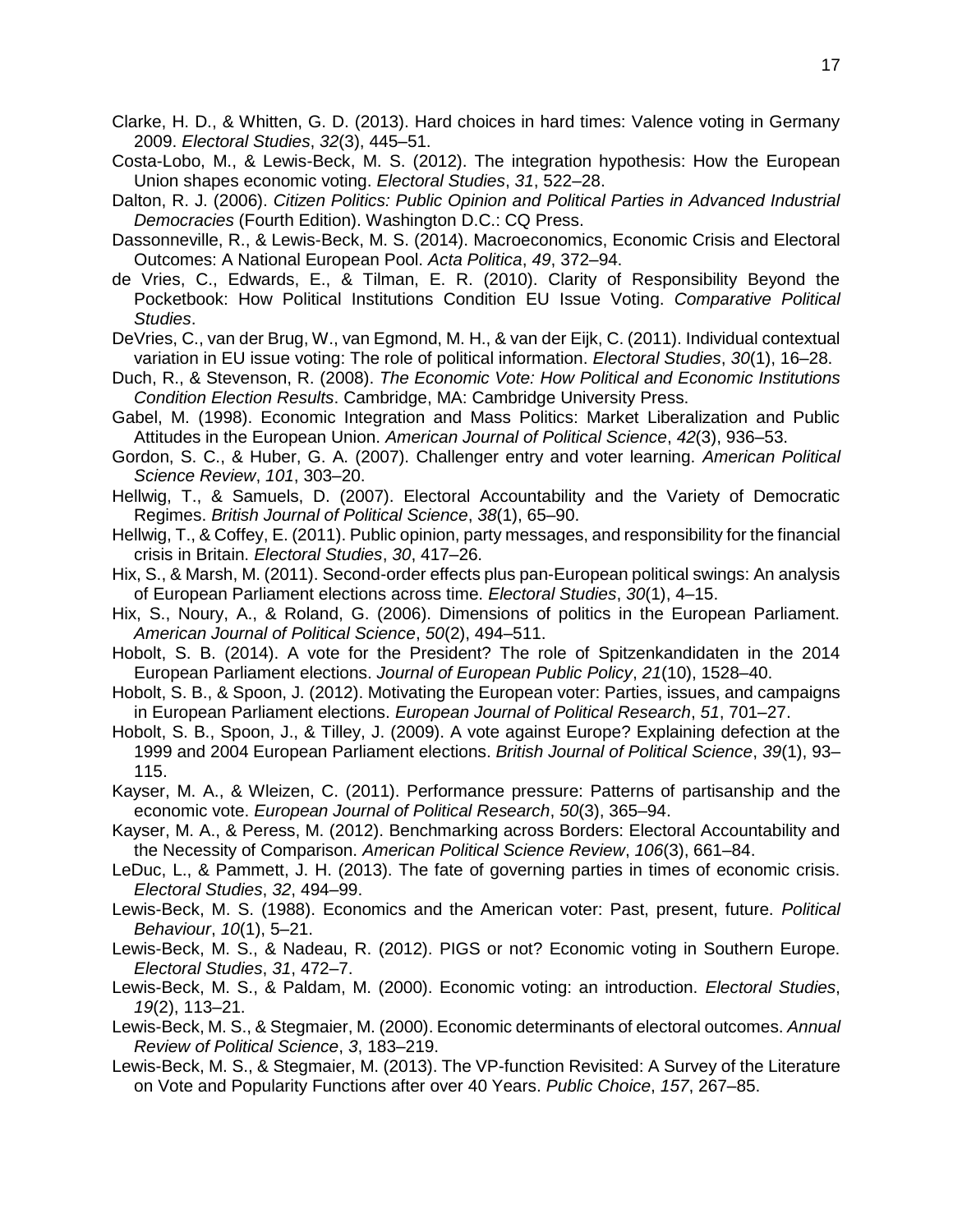- Marsh, M. (1998). Testing the Second-Order Election Model after Four European Elections. *British Journal of Political Science*, *28*, 591–607.
- Marsh, M., & Mikhaylov, S. (2012). Economic Voting in a Crisis: The Irish Election of 2011. *Electoral Studies*, *31*, 478–84.
- Nadeau, R., Niemi, R. G., & Yoshinaka, A. (2002). A cross-national analysis of economic voting: taking account of the political context across time and nations. *Electoral Studies*, *21*, 403–23.
- Nannestad, P., & Paldam, M. (1994). The VP-function: A survey of the literature on vote and popularity functions after 25 years. *Public Choice*, *79*, 213–245.
- Norris, P. (2000). *A Virtuous Circle: Political Communications in Postindustrial Societies*. Cambridge, MA: Cambridge University Press.
- Peter, J., & de Vreese, C. H. (2004). In search of Europe a cross-national comparative study of the European Union in national television news. *Harvard Journal of Press/Politics*, *9*(4), 3–24.
- Powell Jnr., G. B., & Whitten, G. D. (1993). A Cross-National Analysis of Economic Voting: Taking Account of the Political Context. *American Journal of Political Science*, *37*(2), 391–414.
- Reif, K., & Schmitt, H. (1980). Nine Second-Order National Elections: A Conceptual Framework for the analysis of European Election Results. *European Journal of Political Research*, *8*(1), 3–44.
- Sanders, D. (2000). The real economy and the perceived economy in popularity functions: How much do the voters need to know? A study of British data 1974–1997. *Electoral Studies*, *19*(2), 275–94.
- Schmitt, H. (2003). The Eurobarometers: Their evolution, obvious merits and ways to add value to them. *European Union Politics*, *4*, 243–51.
- Schmitt, H. (2005). The European Parliament Elections of June 2004: Still Second-Order? *West European Politics*, *28*(3), 650–79.
- Singer, M. (2011a). When do voters actually think "It's the economy'? Evidence from the 2008 presidential campaign. *Electoral Studies*, *30*(4), 621–32.
- Singer, M. (2011b). Who says "It's the economy'? Cross-national and cross-individual variation in the salience of economic performance. *Comparative Political Studies*, *44*(3), 284–312.
- The Guardian. (2013, September 12). Eurozone collapse has been avoided but a hard landing is still bossible. London, UK. Retrieved from http://www.theguardian.com/business/2013/sep/12/eurozone-collapse-avoided-hard-landing
- Tilley, J., Garry, J., & Bold, T. (2008). Perceptions and reality: Economic voting at the 2004 European Parliament elections. *European Journal of Political Research*, *47*, 665–86.
- Trading Economics. (n.d.). Unemployment Rate: European Union 2008-2015. Retrieved September 25, 2015, from http://www.tradingeconomics.com/euro-area/unemployment-rate
- Tucker, J. A., Pacek, A. C., & Berinsky, A. J. (2002). Transitional Winners and Losers: Attitudes toward EU Membership in Post-Communist Countries. *American Journal of Political Science*, *46*(3), 557–71.
- Whitten, G. D., & Palmer, H. D. (1999). Cross-national analyses of economic voting. *Electoral Studies*, *18*, 49–67.
- Woon, J. (2012). Democratic Accountability and Retrospective Voting: A Laboratory Experiment. *American Journal of Political Science*, *56*(4), 913–30.
- World Bank. (2015, October 29). Unemployment, total (% of total labor force) (modeled ILO estimate). Retrieved October 29, 2015, from http://data.worldbank.org/indicator/SL.UEM.TOTL.ZS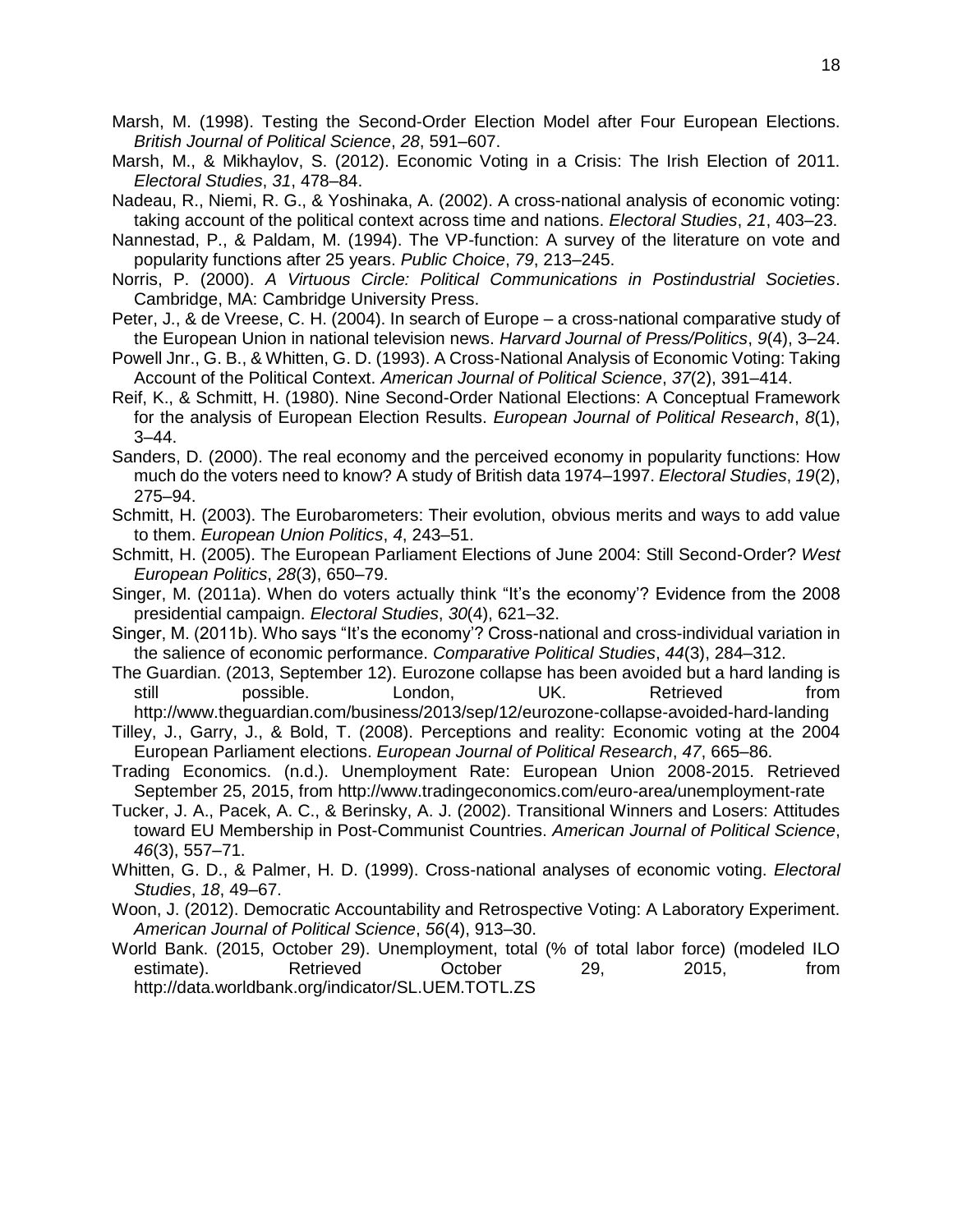# **ACKNOWLEDGEMENTS**

None at this point.

# **CONFLICT OF INTEREST**

The authors have no conflicts of interest to declare.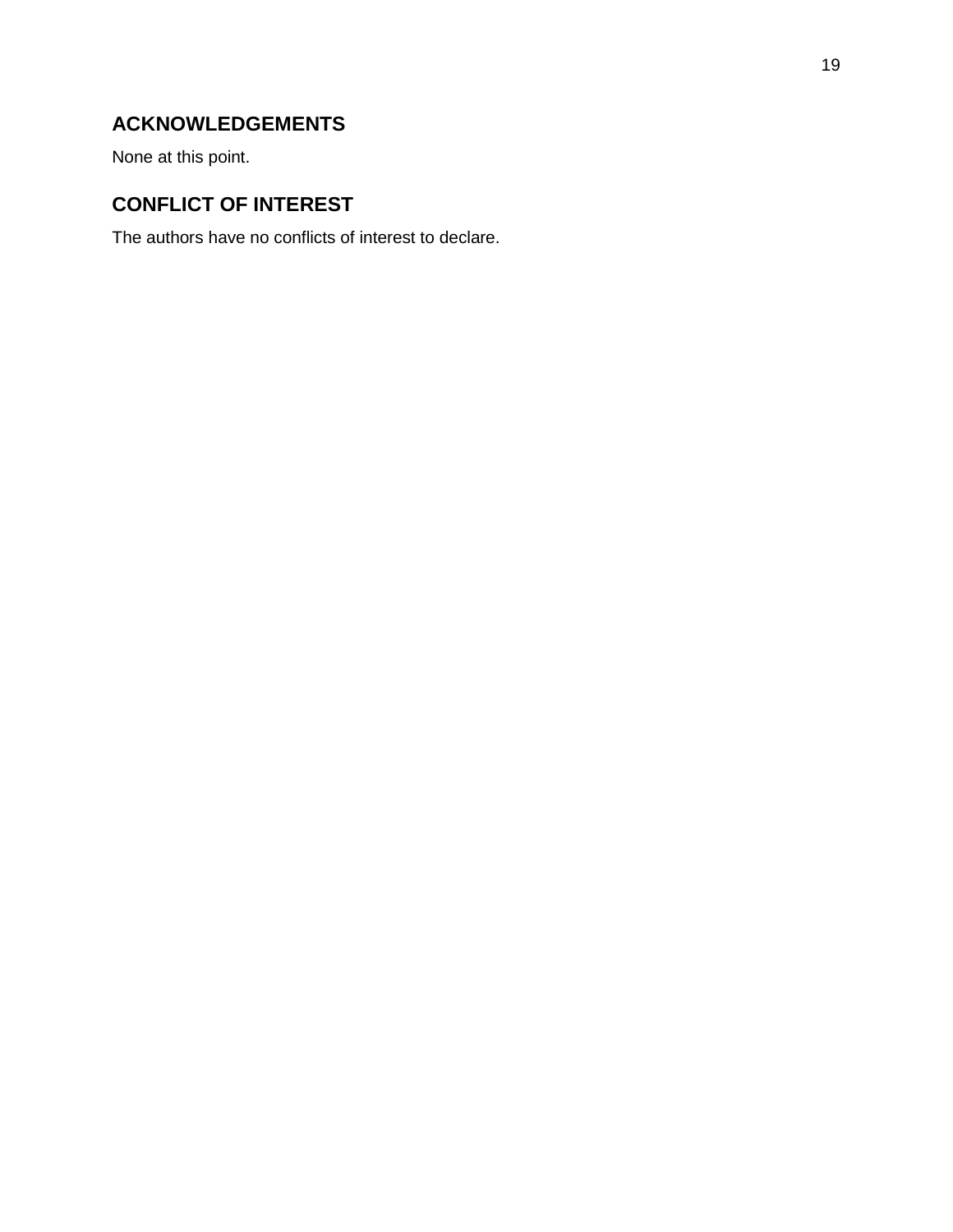| <b>Dependent variable:</b> | (1)           | (II)         | (III)         | (IV)         |
|----------------------------|---------------|--------------|---------------|--------------|
| Vote for incumbent govt.   | 2009          | 2014         | 2009          | 2014         |
| <b>FIXED EFFECTS</b>       |               |              |               |              |
| Economy                    | $0.755***$    | 1.046***     | $0.890***$    | 0.309        |
|                            | (0.055)       | (0.059)      | (0.144)       | (0.166)      |
| CER <sup>7</sup>           |               |              | $-0.040***$   | $-0.055***$  |
|                            |               |              | (0.007)       | (0.014)      |
| Ideology                   | $0.072***$    | $-0.045***$  | $0.072***$    | $-0.045***$  |
|                            | (0.006)       | (0.009)      | (0.007)       | (0.009)      |
| Religion                   | $-0.101***$   | $-0.052**$   | $-0.105***$   | $-0.049**$   |
|                            | (0.012)       | (0.019)      | (0.012)       | (0.019)      |
| Economy x CER              |               |              | $-0.021$      | 0.096***     |
|                            |               |              | (0.020)       | (0.020)      |
| Constant                   | $-1.185***$   | $-0.286$     | $-0.886***$   | 0.123        |
|                            | (0.135)       | (0.160)      | (0.144)       | (0.192)      |
| <b>RANDOM EFFECTS</b>      |               |              |               |              |
| Residual $(\pi^2/3)$       | 3.29          | 3.29         | 3.29          | 3.29         |
| Intercept                  | 0.368         | 0.398        | 0.369         | 0.391        |
| N (Micro/Macro)            | 19,924/27     | 7,916/27     | 19,583/27     | 7,865/27     |
| Log Likelihood             | $-10,657.470$ | $-4,974.745$ | $-10,437.290$ | $-4,933.200$ |
| AIC.                       | 21,324.940    | 9,959.489    | 20,888.590    | 9,880.401    |
| BIC                        | 21,364.430    | 9,994.372    | 20,943.770    | 9,929.192    |

**Table 1** Multilevel logit models examining the impact of economic voting in 27 democracies

*Source of data: European Election Studies 2009 and 2014. Please Note: Standard error in parenthesis; \*p<0.05; \*\*p<0.01; \*\*\*p<0.001*

|                     | <b>European Parliament elections</b> |                         |  |
|---------------------|--------------------------------------|-------------------------|--|
| Dep variable: Vote  | (V)                                  | (VI)                    |  |
| for incumbent govt. | <b>Bailout 2014</b>                  | <b>Non-Bailout 2014</b> |  |
| Economy             | 0.507                                | $-0.196$                |  |
|                     | (0.351)                              | (0.181)                 |  |
| CER                 | $-0.115***$                          | $-0.022$                |  |
|                     | (0.030)                              | (0.015)                 |  |
| Ideology            | $0.224***$                           | $-0.117***$             |  |
|                     | (0.019)                              | (0.010)                 |  |
| Religion            | $-0.054$                             | $-0.035$                |  |
|                     | (0.037)                              | (0.019)                 |  |
| Economy x CER       | $0.103*$                             | $0.085***$              |  |
|                     | (0.042)                              | (0.022)                 |  |
| Constant            | $-1.032**$                           | $0.479**$               |  |
|                     | (0.322)                              | (0.158)                 |  |
| N                   | 1,903                                | 5,962                   |  |
| Log Likelihood      | $-1,067.457$                         | $-3,988.831$            |  |
| <b>AIC</b>          | 2,146.915                            | 7,989.662               |  |

**Table 2** Logit models examining the impact of economic voting in 27 democracies in the 2014

*Source of data: European Election Studies 2009 and 2014. Please Note: Standard error in parenthesis; \*p<0.05; \*\*p<0.01; \*\*\*p<0.001*

 $\overline{\phantom{a}}$ 

<sup>&</sup>lt;sup>7</sup> Clarity of Economic Responsibility